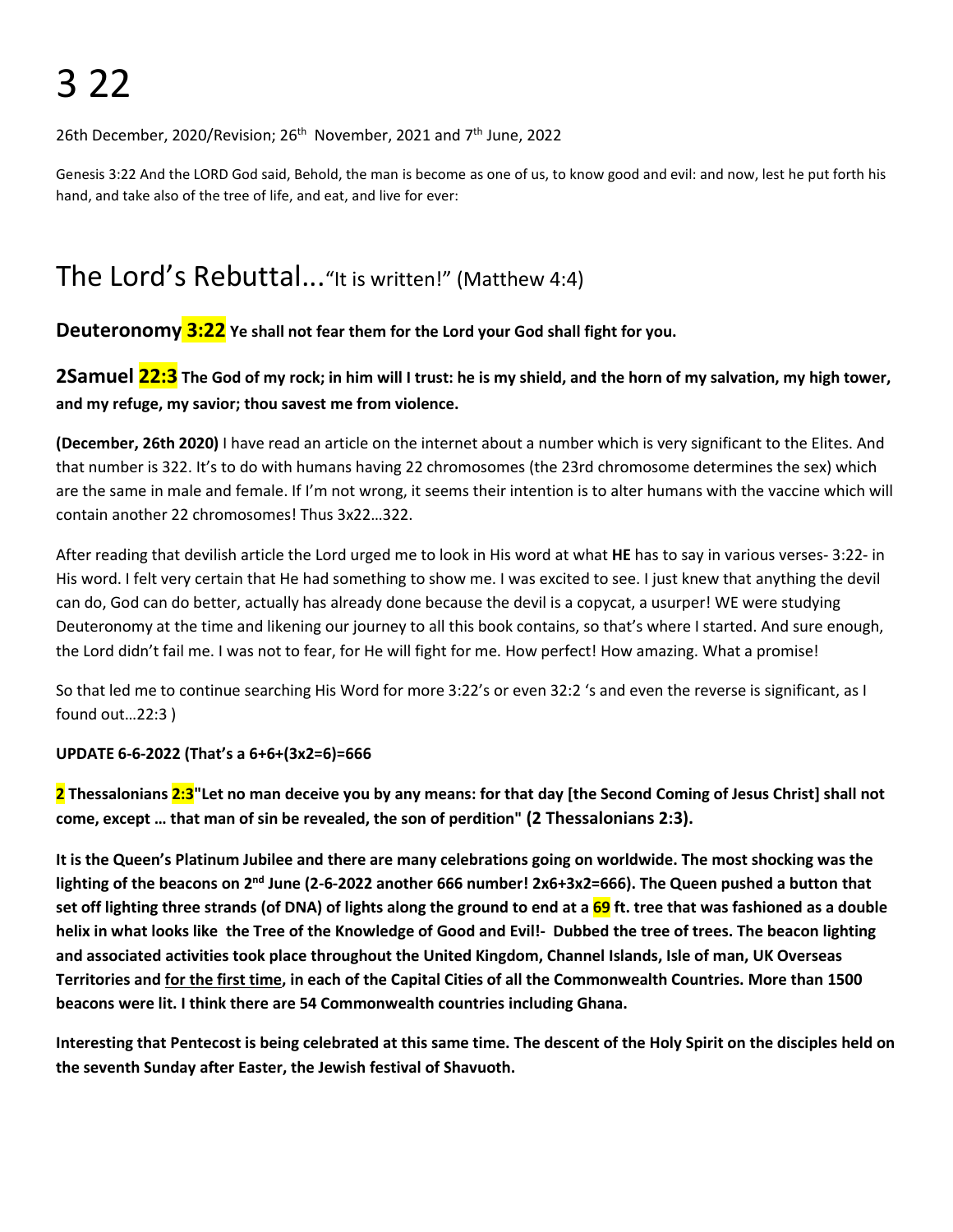#### **We have our own beacon!**

26. Know for certain that you are destined to overcome Satan and all his minions. For the keys know no failure--only the perfection and power of My promises. Follow the nudging of My Spirit as you step out into uncharted territory now, for the Spirit will guide you into all truths, even as you ride the waves and brave the wind.

27. My beloved loves, you will become masters of Light as these dark days ahead unfold. This is indeed the era that **has been prophesied and foretold for many ages.**

28. I will send you a great ball of fire and brilliant light that will shine and lead the nations! This ball of clear light will shine, and Maria will be the keeper of the flame. She will fan it with the oxygen of My Words of prophecy. This light will be a beacon in the darkness, attracting those who seek a haven from the terrible storms. This ball of fire will light **your path, and the road you walk will be clear and bright unto you.**

29. This light will be seen by all the nations, and they will know that you walk with Me. This light will be a consuming fire, and will keep you warm in the terrible and dark days. This ball of light and fire will not burn you or harm you in any way, for to you it is a balm and resurrection. But woe to any man who dares to touch you when this flame is in **your hands, for it will consume him! You will activate this flame with the keys of the Kingdom.**

30. The light will be bright and will awaken the masses. Those that are My children who wallow in the mud will see the sorry state they're in and will cry out to you for assistance, solutions, information, encouragement, and salvation. Now is the time! This is the hour! This is the day! You are needed more than ever, My precious warriors and **shepherds. I'm waiting to unleash mighty power into your tiny hands--allthe power of God!**

31. Do you realize that I have given you command over the wind and the lightning--over the elements themselves? So knowing this, don't allow the storms to faze you. Go out and rescue the lost. For the purpose of the keys is to fulfill My plan to reach all the lost of the world so that I may return and gather My loves unto My -bosom. I will protect you **as you do My bidding.**

# 32. Focus now, My loves. You must focus to use these keys. Praise and woo and focus. Do not take these keys for **granted and let them sit upon a shelf. Use them! (More on the Keys! What the Future Holds, Part 2 [#3351:26-32])God's answer to 666! TYJ!**

**(November, 26th 2021)** Today's class was about a study Stephen put together about the daily sacrifice.It's very exciting and it reminded me of this compilation that I compiled at the end of last year, which at the time kind of fell flat and I wasn't really sure about it. So it went on the shelf of faith. TYJ. As I go over it, I feel pretty excited about these gene altering scriptures especially in regards to our studies in the last week or so about the starting of the tribulation and the vaccination and the gene altering aspect of it and mostly about that perhaps the body is the Temple, the Holy place, spoken of in Matthew 24:25 .I found lots of encouraging stuff but Ithink **Genesis 3:22 is the clincher!!**)

# **My prophecy today.**

26<sup>th</sup> November, 2021(Prophecy) That's why you must stay focused. You try to think things out and you just can't. It always takes a full circle and you come back to Me. I am taking you deeper. I am helping you to see many things because it is the Time, yes, The Time, the most awaited time in all of History; My coming Return! Yes, I will give you much to talk about and ponder on and as you come to Me I will show you more and more truths and you will discover what I am doing and your eyes will be opened to the scriptures. You have seen how you've always looked at a verse and thought it means a certain thing but how suddenly the mist lifts and you see a completely different meaning. And to think it was right there in front of you all the time. It's a wonder, an amazing discovery! "For I am your lamp, My children of David, and I will lighten your darkness. I am your Rock, I am your strength and power and I will make your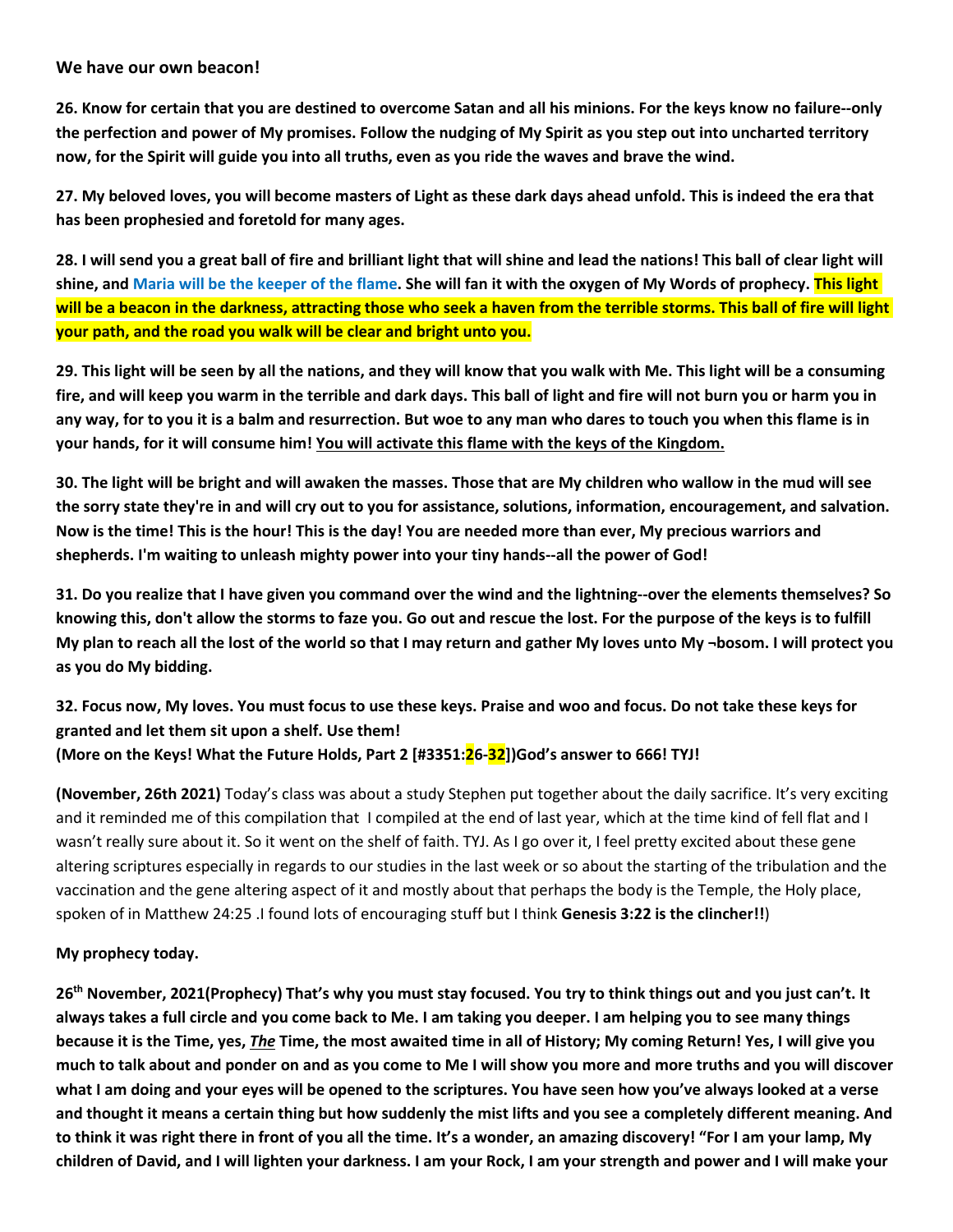way perfect!" Stay oh so close now, and I will show you the secrets. Gird up My loves. There will be much sorrow and anguish and many will be looking for escape from the hopelessness of their situation. So you must be My bulwarks of faith and lead them to Me. You are not to take on their burdens as that would be too much My love, too much for you to take. You will be crushed under the sadness. So you must give them to Me. Pray more. Trust Me more that I will care for My own. And most importantly get out the message and get as many souls for Me as you can rescue. That is what counts the most. Give them eternal life with Me. They and I will be so thankful...forever! xxx (End of prophecy)

To have the anointing of Paul to be a faithful and constant witness, claim the keysfor the witnessing spirit of Heaven to fall on you. **\*\*\***

#### **The first I found was:-**

**Luke 12:51** Do you think I came to bring peace on earth? No, I tell you, but **division.**

**Luke. 12:52** From now on there will be five in one family divided against each other, **three** against **two (trans- humanism, those who take the gene altering vaccination)** and **two** against **three. (God's children, who refuse their temples to be defiled bythe abomination)**

**1Jn.3:8 The son of God was manifested, that he might destroy the works of the devil!**

\*\*\*

Genesis 3:22 And the LORD God said, Behold, the man is become as one of us, to know good and evil: and now, lest he put forth his hand, and take also of the tree of life, and eat, and live forever:

**Here's a few paragraphs of Dad's Letter, "ADAM & EVE COULD HAVE LIVED FOREVER! --Even After the Fall!"** (**ML# 2353) 8/87 to explain it.**

1. Did you know that these bodies were originally created to last forever?--And I can prove it by the Bible! I was thinking about that, & the verse came to me just as clear as anything, that proves it! These bodies were originally created to last forever!--Which is another proof that our bodies are going to be very much like **what we've got right now, except with much more supernatural powers! Who knows, maybe Adam & Eve had powers like that!**

And there's a verse in Genesis right after the Fall that proves they were created to live forever! I'll find it for **you.**

4. 3:22: "And the Lord God said, behold, the man is become as one of Us, to know good & evil." He was made in the image & the likeness of God, right? The Lord said originally, "Let Us make Man in Our image, after Our likeness."--Gen.1:26. "Now, lest he put forth his hand, & take also of the Tree of Life, & eat, & live for ever; therefore the Lord God sent him forth from the Garden of Eden, to till the ground from whence he was taken."--Could he have lived forever? (Fam: Yes!) If he had been able to partake of the Tree of Life he would have lived forever, even after the Fall! Think of the power of those Leaves of Life! Remember, they'll **heal any disease or problem or sickness or anything!**

5. "Now, lest he put forth his hand, & take also of the Tree of Life, & eat, & live forever, therefore the Lord God sent him forth from the Garden of Eden, to till the ground from whence he was taken."--Gen.3:22,23. If he had been able to stay in the Garden & eat of the Tree of Life, he could have lived forever--in spite of sin!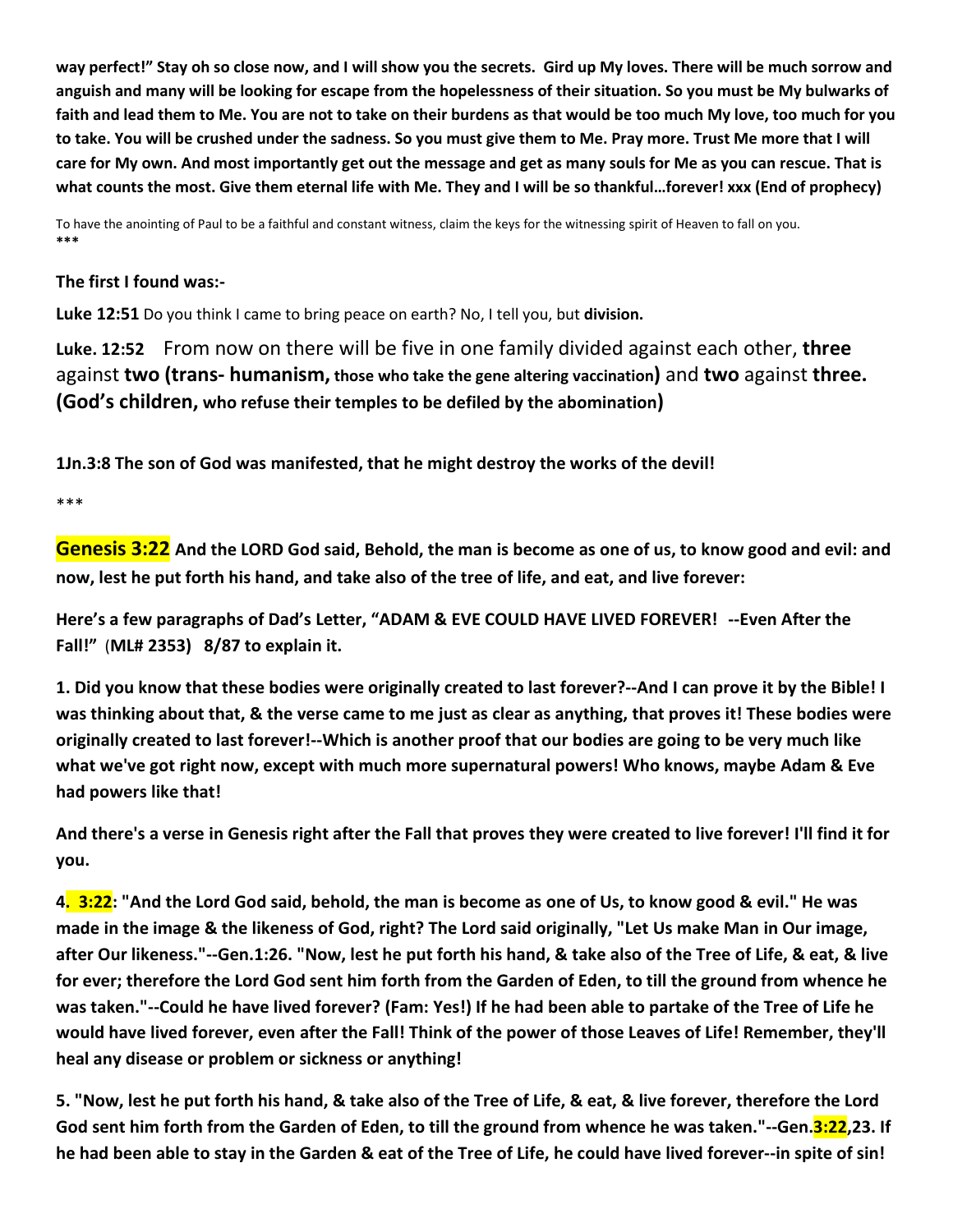# But the Lord knew that was dangerous to have sinful men living forever, so He jerked the rug out from **under them, which was the Tree of Life!**

Man could have lived forever if he could have gotten to the Tree of Life! He'd probably have to keep eating of it all the time. It probably cures all diseases & sicknesses & ailments of every kind. Just think, we will have the Tree of Life & eat of the fruit of the Tree of Life in Heaven!--Rev.22:2. (God's design of two sets of twenty -two chromosomes 2x22)

**(Adam & Eve Could Have Lived Forever! [#2353])**

**\*\*\***

**I found an article** IMPROVING ON THE IMAGE OF GOD! **or rather a book summary from People of the Keys about this verse. The book is called** A Beautiful Delusion- (The Coming Anti-Christ) by William Kinney. This is his take on the subject.

# **Here are some excerpts from that book**

The story of creation, the fall, redemption, and the coming anti-Christ; is all linked to the body and **specifically – DNA.**

**The greatest test of all time awaits mankind right around the corner. Medical science, specifically biotechnology (with the assistance of nano-technology) (& used inVax) will reconstruct the gene sequence** that enables immortal life. Man will finally be able to achieve his age old quest for immortality, apart from the work of Christ. God will allow this proprietary information to be used to bring about the strong delusion **spoken of in 2 Thessalonians. This delusion will be made manifest so that the wicked; ... should believe a lie:" 2 Thess 2:11(KJV)**

**That lie will amount to this, the curse ofsin and death has been reversed.**

A unique body will once again play an important and special role in the end times, just as it did in the beginning of God's creation. Satan, who once told Eve that she could become like "god," will make the same offer to the people of earth – in the last days. His offer will be the offer of immortal life. With the help of **medical science, specifically genetic technology, a form of immortal life will be made available through a process called "life extension therapy." Sick and mutated geneswill be replaced byhealthy genes by way of** nanotechnology; the lame will walk, the deaf will hear, the dead will come back to life! In the same way, the **anti-Christ (who once received a mortal wound) will LIVE AGAIN! Allof these occurrences will completely** mimic the work of God's true Messiah. You can imagine the implications. If someone could escape pain and suffering, even death in this life (by using the immortal life therapy) would they have the faith to wait on Christ and believe in His promise of eternal life? What if this option was posed to the entire world in one great moment of decision? I speculate that many would have little to no apprehension accepting this offer. **They will reason with themselves, this therapy will do so much good it must come from God!**

Most everyone (I'm sure) is familiar with the double helix molecular structure of DNA. Each strand of the **double helix is attached to a single molecule (known as a nucleobase). These molecules join together to** form base pairs, which in turn make up a specific gene. This means that in a double helix structure containing 144,000 genes, each individual strand is connected to half the total number of genes (or 72,000). **In 2010, New Scientist Magazine featured an article about Scientists atthe University of Cambridge (UK),**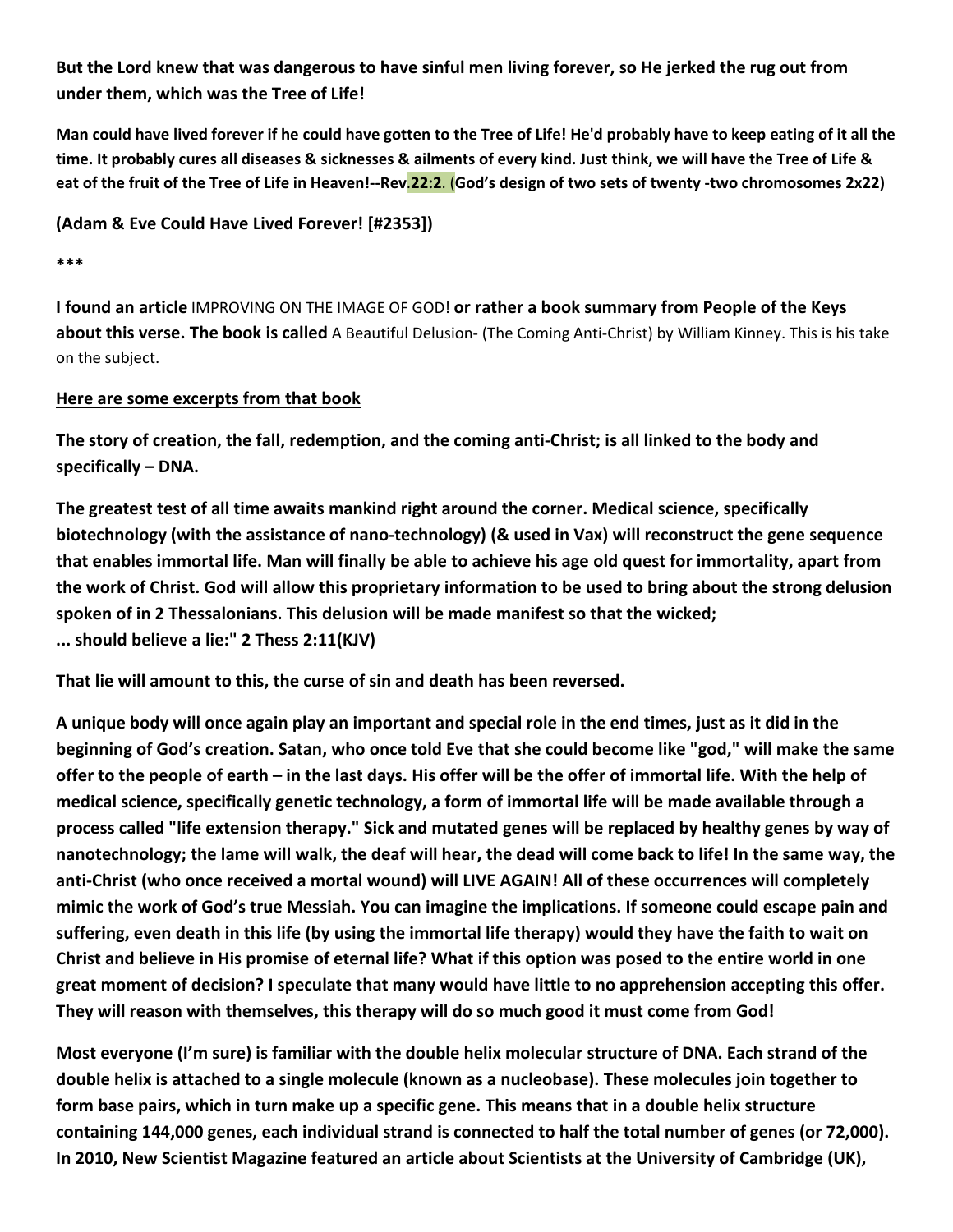who have created a new way of using the genetic code: "[that] could eventually lead to the creation of new or improved life forms." One of these new life forms will be a triple helix structure, as featured in "Scientific **American" magazine: Triple Helix: Designing a New Molecule of Life …a synthetic hybrid of protein and** DNA,.. unlike anything found in nature. In the original immortal life genome, a double helix structure with 144,000 genes means that both strands of DNA would have 72,000 (each). In a triple helix structure the **number would be 216,000 (3x 72,000).The earliest Greek manuscripts describe the number of the beast as** 600, and 60, and 6. If we multiply 600 x 60 x 6, we arrive at the number 216,000. This is the number of "the beast," it is his genetic code. Satan will use this synthetic genome to offer the people of earth, a counterfeit **version of immortal life. It will be a Beautiful Delusion.**

(Note: This author uses the 72,000 genes, so let me find something that explains the two strands of 22 chromosomes, as that is what I found in the first place. But as you can see there are numerous ways to **come to 666)**

**\*\*\***

**So this isfrom H News Wire, Stevie Ray's site:-**

#### **THE MARK WILL BE A TROJAN HORSE WITHIN THE TEMPLE OF GOD**

#### **SOMETHING THAT WILL BE WELCOMED IN!**

"Here is wisdom. Let him that hath understanding COUNT the number of the BEAST: for it is the number of a MAN, and his number is Six hundred threescore and six."(Book of Revelation 13:18)

To get to the Mark of the Beast, you first have to calculate or count it. It will not be out in the open, Satan will not walk up with a pitchfork, horns on his head and have a 666 T-shirt on. We also know that the last kingdom is made of Iron and Clay that will not Cleave (stay together)

Next, we start with what 322 means and what is the secret behind it and how does it play a part in the Number of the Beast?

You can begin with a spiritual element or …there is a physical scientific answer.

First, let us start with the spiritual element from **Genesis 3:22**

"And the LORD God said, "The man has now become like one of us, knowing good and evil. He must not be allowed to reach out his hand and take also from the tree of life and eat, and live forever."

Notice this scripture is speaking of trying to live forever another way!

The Elite are trying to do just that…all the while Satan is whispering telling them that they surelywill not die!

Sound familiar?

The scientific answer is found in the DNA makeup of a HUMAN or created according to God's plan between a man and a woman.

A human has 46 Chromosomes total made up of 2 x 22 base pairs=44 and 2 X & Y determining the sex= 2 +44=46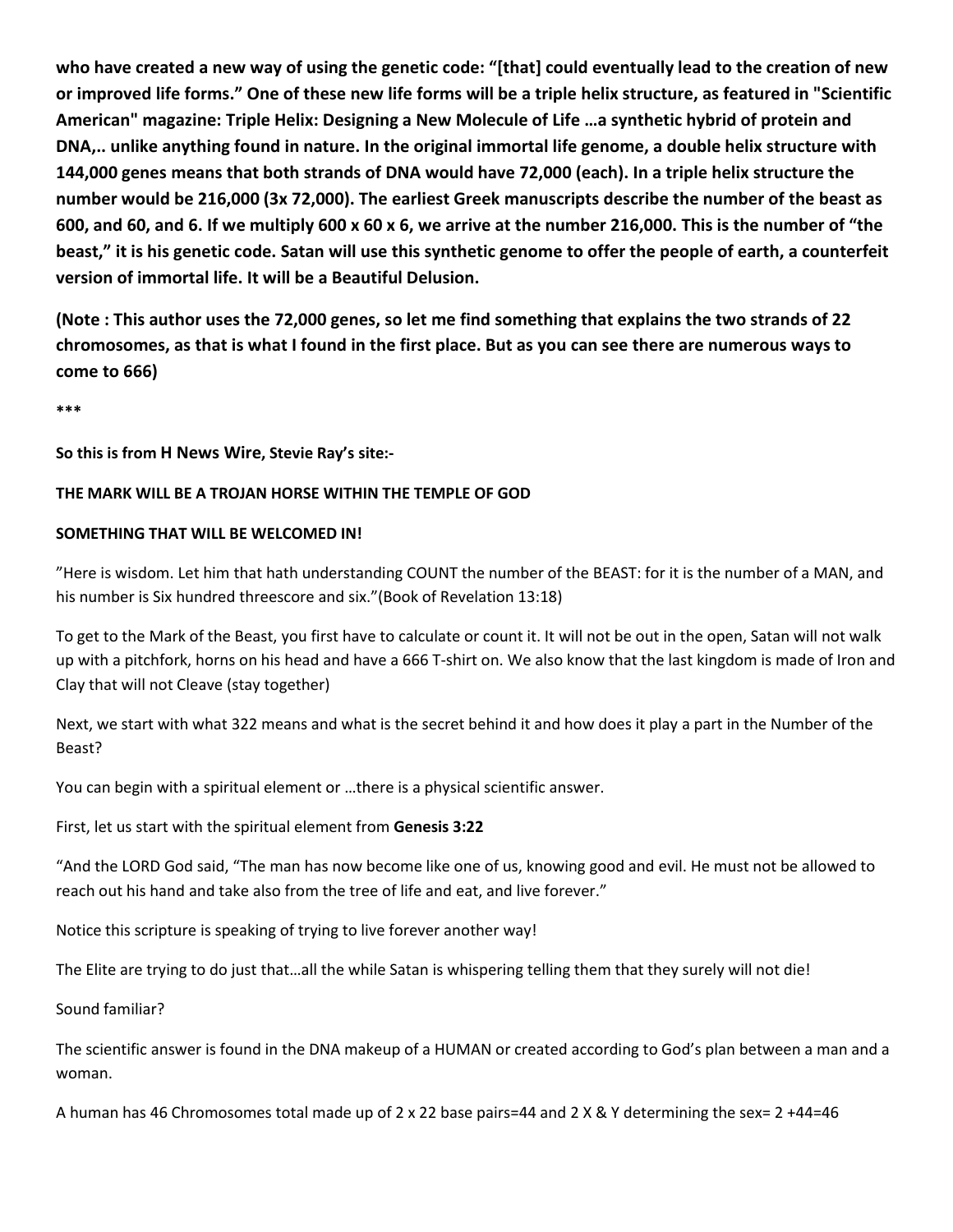What the Elite want is an extra 22 base pairs made up of DNA and Programmable Nanotechnology for control along with Transhumanism for downloading your conscience! Thus the secret number **3 22** base pairs.

The Elite have a language all their own, they use symbols and numbers in a different way than the general masses are taught…for good reason!

Knowledge is Power. That being said, 3 x22=66 6×6=36 or 36s 666

That's why it has to be counted or calculated.

666 has been hidden in many different ways. (End of that article)

\*\*\*

#### **Continuing now with excerpts of the book "The Beautiful Delusion":-**

Ever since the first sin, the penalty for sin has been death; to be cut off from the tree of life with no chance to inherit eternal life (outside of the redemptive work of Christ). The immortal life therapy will cancel out the penalty for sin. By doing so, it will render the work of Messiah to be of no effect. In the kingdom of anti-Christ, there will be no need for a Messiah or Redeemer. Immortal life will be obtained by our New Age god, the god of Medical Science. Those who do not belong to God, and do not seek His truth, will accept this offer. They will be led to believe it has the everlasting power to deliver them from death. **The unbeliever will take this therapy because he or she does not believe there is a Creator or a judgment day. Those who have been sealed with the mark of God will reject this offer and all others that attempt to make them deny theirfaith.**

Note MB: We do not believe this is possible because of God's rebuttal…Genesis 3:22…God hath said. Therefore this technology will never see the actual light of day, because God said he will not allow man access to the tree of life due to sin, and this iswhere it will end. Their experiment will end the same way Dolly the sheep ended, premature death, not eternal life. Satan is a liar, he lied to Adam and Eve when he told them that they would be as god, and he is lying to these false prophets of science that this is the way to divinity. Liar, liar, liar a 3 x liar. He lied to himself first, then Adam and Eve and now to these fools that follow the god of science falsely called.

The offer of immortal life, will lead to the "falling away" spoken of in Thessalonians 2. The term "falling away," which means a "defection from truth," was never intended to describe a slow decline in faith that would take place over an extended period of time. For example, the decline of a spirit filled church into a lukewarm church. Or in a greater sense, the worldwide decline of Christendom into a state ofglobal Humanism (although these long term defections are a precursor). The falling away referred to here will be relatively quick, occurring over a short period of time. This will happen when those who profess to believe in Jesus the Messiah will drop their so called "faith" to embrace the anti- Christ's immortal life therapy. This is all it will take to separate the sheep from the goats. It will become evident who belongs to God, and who belong to Satan. Note MB: Funnily enough, the Christian church began losing faith in our true Jesus back in the days of Peter and Paul. They follow their god called Chruchianity, it is a man created religion. Acts 6:13,14; 21:28. It has been two thousand years of falling away, so the falling away has already happened, it is done and finished, that line has already been crossed. The Bible teaches that the separation of sheep and goats will come during the millennial Kingdom of God, when mankind will be presented with the truth. During that time the devil and allhis demons will be absent, along with all the doctrines of devils that pollute the mind of sinful man. The gospel of truth will be delivered to man to then decide on a platform that has not been tilted or pockmarked by the father of lies. And to prove this point that all is fairly presented, just read *Revelation 20:7* & 8...And when the thousand years are expired, Satan shall be loosed out of his prison, and shall go out to deceive the nations which are in the four quarters of the earth, Gog, and Magog, to gather them together to battle: the number of whom is as the sand of the *sea.* Note continues; to my understanding, if so many people rebel at the end of the millennium then obviously they were not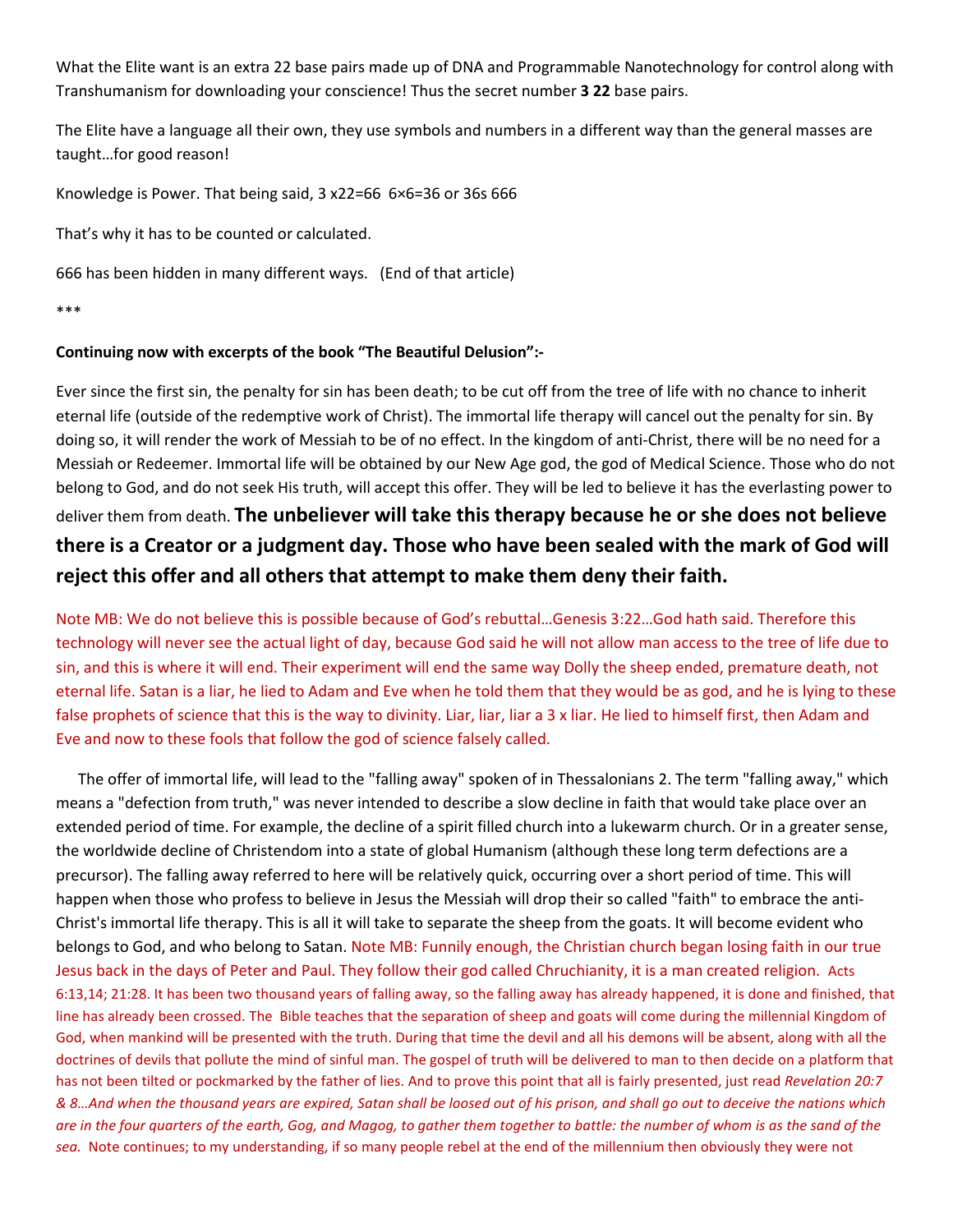coerced, it was a matter of free choice, unlike today where we find the Bible and the spreading of it banned in most countries, the Word of God does not have an equal say in the year 2022. So the millennium must happen in order that allthose that survive the coming abomination of desolation, and who have never had a chance to hear the true gospel be given an opportunity to hear. Why it takes one thousand years, I don't know off hand, but with careful study and a listening to the spirit I'm sure that question would be answered also.

[Excerpt from]…JESUS THE ROCK, PETER THE ROLLING STONE! --Petra & Petrus! DO 1946 31/3/85 *(Jesus the Rock, Peter the Rolling Stone! [#1946])*

18. BUT PETER, THE ROLLING STONE, THE ROLLING UNSTABLE ROCK, PROVED HIS INSTABILITY ONCE AGAIN when he started hobnobbing with certain pious Jewish brethren who said, "To be saved, yes, you must believe in Jesus, but you must also keep the Jewish Law!"

19. SO ONCE AGAIN TO ESCAPE PERSECUTION & REPROACH & EMBARRASSMENT, PETER FLOWED WITH THE CURRENT, THE TIDE OF THE LEGALISTS! They were called the **Concision**, which means "with the cut", & the other name was the Circumcision. They believed that all the new disciples had to get circumcised & had to become good Jews. Paul said, "This is ridiculous, it's not so! They don't have to keep any Jewish Law orany Mosaic Law at all, much less circumcision! You're saved by grace, just by Jesus, just by faith!"

20. WHAT IS THE MAIN SLOGAN OF THE CHURCH WHEREBY YOU MUST BE SAVED?--"GO TO CHURCH ON SUNDAY!" That's the keeping of a law, that's the new church law! That's even more recent  $\&$  more popular  $\&$  more modern than the laws of the Concision & the Circumcision! That's the new law of the Gentile church, that if you don't go to church on Sunday you're not a Christian, you won't be saved. Isn't that about what the Catholics preach too?--You've got to go to Mass to be saved!

21. SO ALONG CAME THE CONCISION & THE CIRCUMCISION & THESE LEGALISTS, these former Jewish friends that Peter knew who had now almost reluctantly received Jesus as the Messiah. They couldn't help but believe He had to be the Messiah, He'd fulfilled so many prophecies, but they said, "You must keep the Law!" So Peter the rolling stone went along with'm. "You've gotta still be a Jew, you've gotta still keep the Law, you've gotta still come to Temple, you've gotta still sacrifice, you've gotta still come keep the Sabbath!"

"Let no man deceive you by any means: for that day shall not come, except there come a falling away first, and that man of sin be revealed, the son of perdition; Who opposeth and exalteth himself above all that is called God or that is worshiped; so that he as God sitteth in the temple of God, shewing himselfthat he is God. II Th 2:3-4

# **The temple of God is the human body!**

# **More than likely, once a person begins the 666 gene therapy treatments, they will become dependent upon drugs and a therapy that can't be stopped. Perhaps such is the case with those being referred to in Rev 16:10:**

**The Temple of God is the body made in his image.** Both Satan and man have desecrated God's Holy image by manufacturing a counterfeit body that is immortal.

You can imagine the slick advertising that big Pharma will put on TV. There will be carefully selected scenes of children that were diseased and deformed; hurt and injured, being miraculously healed. Video images on the six o'clock news of a child killed in an accident being brought back to life with the Immortal Life therapy. Imagine, never getting sick. Never having to die! How could any parent deny their child the right to live healthy, and to live forever. Simply put, they won't be able to! In fact, look at how individual States in the U.S., in the past 30 years, have taken a more prominent and forceful role in asserting "their rights" over parental rights. Once this therapy is available, it will become the law of the land, and part of the United Nations "Children's Bill of Rights." Parents will not have a choice but to administer this to their children. If you are among the minority who refuse, get ready to hide your children, you will all be fugitives from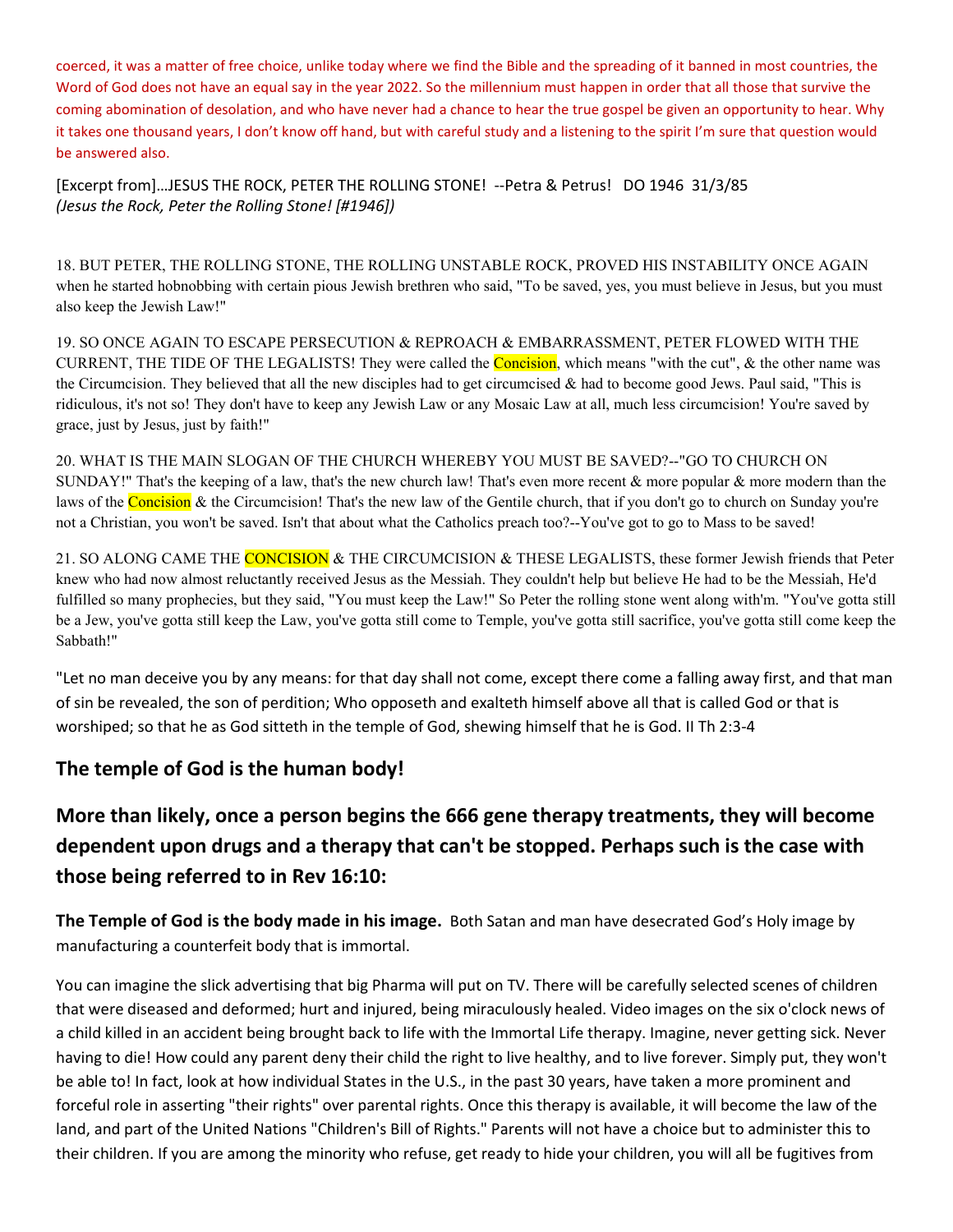"justice." Think it can't happen here in the USA? In 2004, Judge Sharon J Whitwell of Lamar County in the State of Georgia; had the Donehoo's children taken into custody by DFACS (The Department of Family and Children Services) and forcibly vaccinated. This was done in spite of the fact that the parents had the State required vaccination exemption documents at the Court.

Dissension will not be tolerated. You must comply.

How much will the people on earth pay to receive this "immortal life?"

The Pharmaceutical companies will gladly step in and become the supplier and worldwide distributors of the Anti- Christ's miracle therapy. A large segment of the world's population already accepts medications, treatments, and therapies as a part of everyday life. We have been conditioned to trust Doctors and Health Care professionals from the very beginning, starting with our childhood vaccinations. Even though some of those vaccinations are under suspicion of causing Autism and Attention Deficit Disorder. Not to worry though; the Pharmaceutical Companies have created medications for both of those disorders.Satan will use this opportunity to enable himself and others to live in a sinful immortal body of flesh. This is the exact thing that God condemned in the Garden of Eden by not allowing Adam and Eve to reach out and eat from the Tree of Life, while they were in a sinful state. This is how Satan will "throw down" the foundation of God's temple. He will defile the "temple," the body of man which is made in God's image. Every believer should come to a place in their faith where they are not afraid to die. I'm not referring exclusively to a martyr's death, but also the temptation to avoid even a natural death, when the option to obtain immortal life (apart from Christ) becomes available during the tribulation. Note MB: Again, God will not allow science to break this boundary fence, God took that option away at the fall of man and it will remain so until we, His children are sent out into the nations with the leaves of the tree of life to heal them. Revelation 22:2 In the midst of the street of it, and on either side of the river, was there the tree of life, which bare twelve manner of fruits, and yielded her fruit every month: and the leaves of the tree were for the healing of *the nations.* There is you answer to this 3x22…22x2.

Now in regards to man's worship of this world's medical system, as Bill Kinney expressed in his statement above: "*Every believer* should come to a place in their faith where they are not afraid to die. I'm not referring exclusively to a martyr's death, but also the temptation to avoid even a natural death, when the option to obtain immortal life (apart from Christ) becomes available during the tribulation." Note MB: Man has already replaced faith with a pill so is in a way already seeking immortal life by running to the medical system for the most basic ailment...the common cold, which btw is what dragged the whole world into accepting the covid19 vaccine, which now dictates freedom of travel and is fast becoming an integral part of the digital banking system. Man has already chosen his god and it is taking him right into the mouth of *the beast.*

# **(End of excerpts of article from Bill Kinney)**

# June 10, 2022--strand of faith…MB

"Keep pointing people to the Words of David, for the Words are the foundation from which all must begin again, if they wish to see the light. So many little strands will come together this year, and like that demonstration the witch queen of England gave to the world, the tree will light up and many will understand exactly where this world is going. Then the decision to go with the trend will have to be made, that is when the faith of many will be tested. The Word of God has always been by faith. There was only one short period in history where people on earth could see and touch and feel the Word of God, and then it was gone; back behind the veil, to once again be taken by faith. Why must it be done this way? Because if obedience to the will of God is not done from the heart then once again selfish man will take over this planet, another false "Lucifer" will stand up and away the selfish-go-round will spin.

This coming stand of faith, on the Word of God alone, by the children of faith scattered among the billions that are on the earth today are like that extra strand that has to be placed within the human genome before all of this can make sense. Yes there is a place for the 3<sup>rd</sup> strand, and that strand is better understood as the strand of faith, and those that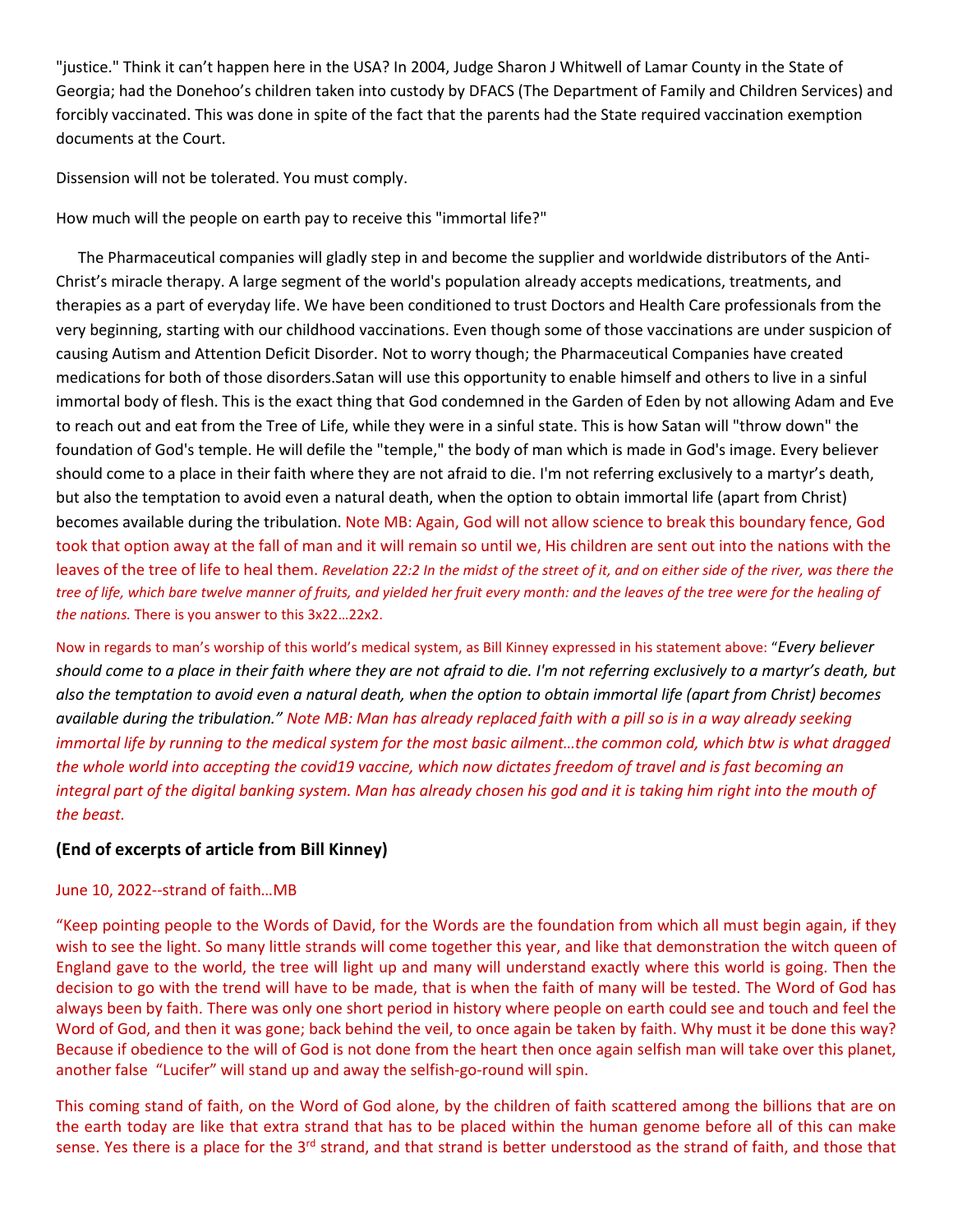take that stand of faith receive that strand of faith and the reward of faith is eternal life. The devil has been trying to stop this strand being refitted into the human genome for thousands of years. He began His attack on the Word of God with these words; "Thou shalt not surely die", it began with a lie and will end with fire at the last vial being poured upon those rebels that refused to love the Lord their God with all their soul, heart and mind.

It is not the world that is being tested in these last days, it is those that claim they are from the house of faith, those that say they are Abraham's children, those that say they are Jews but are as much a part of the world as the worldly man. What was and still is at the core of Adam and Eve's decision to eat or not to eat? It is faith in their Fathers Word, obedience to the Word of God out of love. The world cannot be blamed for disobedience because in these final days of man they are alienated from it, even their conscience has been seared and is therefore impermeable to the Word. They will be judged according to their works, but those that know their Fathers will, or even claim to know it and do it not will be judged according to their faith. Why are Christians taking the vaccine, why do their reasons for doing so sound so reasonable in their own ears, why are they going along with the rest of the world? It is because they have not come to realize the implications involved. They have lived in the world and rubbed shoulders with the world all their lives. And to remain in the world you have to take it. Why can't they see that this is the first test of faith for those that have been asked by the Father to obey His will. Where in His Word does it say to defile the temple of the Holy Ghost, ask them for their reasons for doing so and you will see where their treasure is. This was a trial by fire, not yet as great as the one that Shadrach, Meshach and Abednego faced, but that test is coming very soon. If you say you are a child of God then live by His Word, it is very simple really. This vaccine and the final chip is being foisted on the people of the world because they are of the world and are therefore living the way they've always lived, they are subject to those they voted into power. At least they are honest about their beliefs. But it is the man and women who say yes to the Father but do it not, these are the ones the Father is ferreting out, they will be judged according to their works also. You say you are a Christian or a man of God then prove it. The first test wasn't actually a test but a warning to the so called faithful of what is coming. The vaccine may not send you to hell but it sure as hell put you on the path.<br>Those false teachers who tell their congregations to take the vaccine are embedded spies of the king of this world.

They are teachers of the faithless, blind leaders, perhaps, but more than likely vipers preying on the dumb sheep who have no shepherd. Those whose real purpose is to fleece the sheep to support their lifestyle, yet, are those dumb sheep that dumb, more than likely not, they want to be lied to because they also live for a lifestyle within a system that God hath said not to touch. Do not even touch the tree of knowledge of good and evil, let alone eat of it. These same pastors of the blind, will be the very ones to tell their faithless believers to take the mark that will allow them to remain in the whore. Hypocrites, whited sepulchers, which indeed appear beautiful outward, but are within full of dead men's bones, and of all uncleanness. The separation is about to come, the winnowing, the coming mark of the beast is simply an open book test, so go and open your Books, the Word of God, and allow it to open your eyes to what is almost upon you.

Come out of Jerusalem and flee across the Jordan and into the wilderness of faith and escape the coming fire, or choose to stay and die within a system that is earmarked for destruction. Your temples and your altars of stone, wood and brass will burn along with your lifestyle as the man of sin and his armies surround the city of this world. Why do you wait on the word of the false prophet Scofield and the Demas's and all those peace prophets who love this present world. Why do you deliberate on whether it is time or not,your time is always ready.

Then Jesus said unto them, My time is not yet come: but your time is always ready.The world cannot hate you; but me it hateth, because I testify of it, that the works thereof are evil. (John 7:6,7)

The devil cannot force himself on you or anyone, it is a matter of decision, majesty of choice and free will. That is why he sends false pastors and priests of his world out into My creation to poison the minds and hearts of men, that is what he spends all his time, energy and money doing, to trap, and ensnare men in the world of knowledge. He has had the worldly in his hands for millennia, now it is time for the master stroke, it is your faith that is being tested; And some of them of understanding shall fall, to try them, and to purge, and to make them white, even to the time of the end: because it is yet for a time appointed. (Daniel 11:35)

There is a place for the 3<sup>rd</sup> strand in the human genome, but that space cannot be fitted by Satan within the genome of the faithful. Your weapon is the Word of God, your demise is your carnal mind, your defence is faith the crumbling of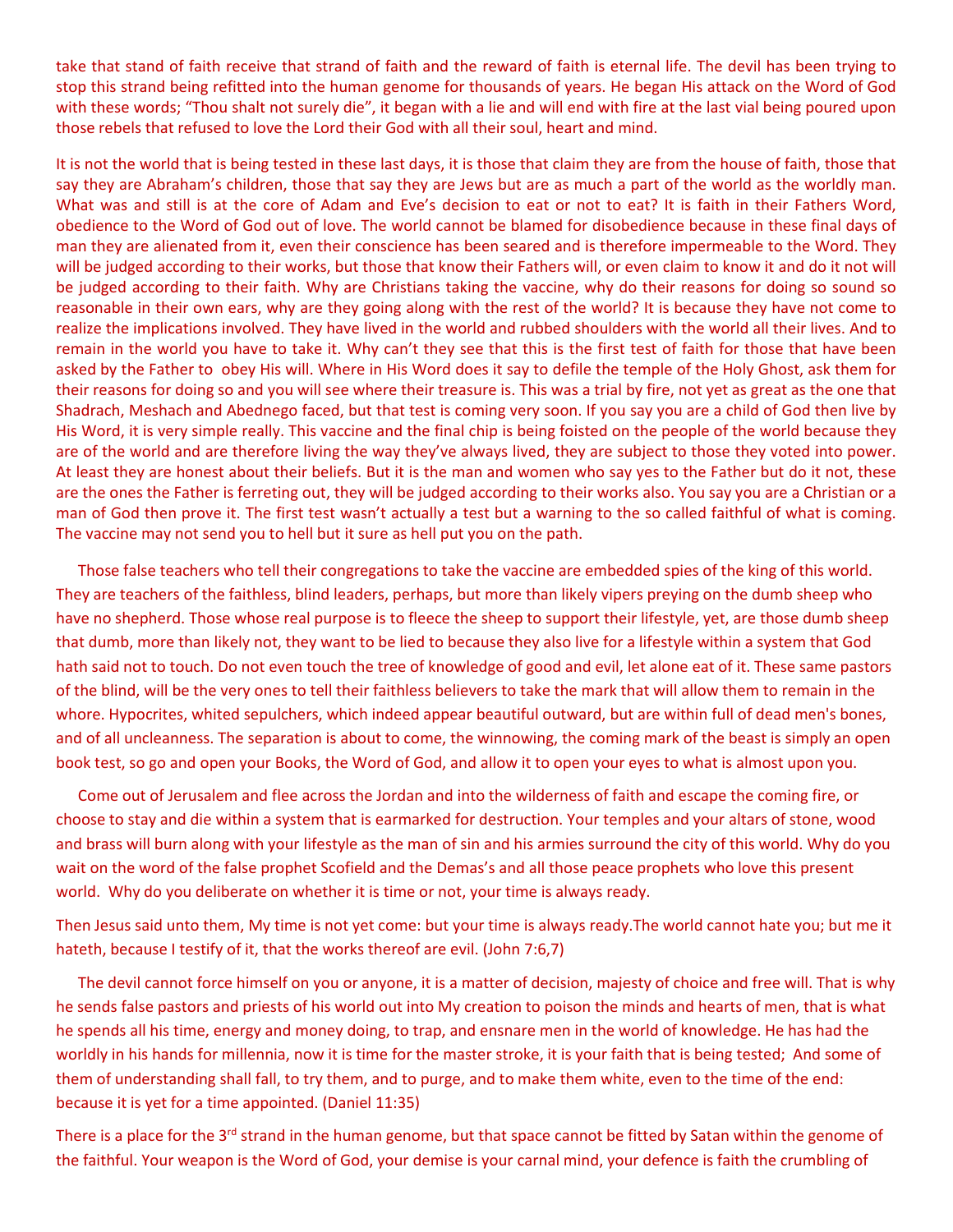faith comes through fear and worship of man. This world is a trap carefully laid and camouflaged and if you live according to the ways and rudiments of this world you are blind to it. Salvation is the life-strand that will save your soul, but not necessarily your body from Nebuchadnezzar's furnace. Prove your salvation by your works, you were saved by faith now live by faith for the hour of your temptation is upon you. Because thou hast kept the word of my patience, I also will keep thee from the hour of temptation, which shall come upon all the world, to try them that dwell upon the earth. (Revelation 3:10)

What the devil and his people are after is eternal life, they will not have it, they cannot have it, it will be denied to them because they are, by choice not one of the faithful. They are of the household of rebellion."

# *Excerpt from Pill or Pilgrimage (#0599)*

9. "**I THE LORD THY GOD AM A JEALOUS GOD, AND I WILL HAVE NO OTHER GODS BEFORE ME!**" (Ex.20:3,5.)-- He doesn't like to share the glory with the doctor! I'm just telling you my personal opinion, the way I've felt about some of these things all my life and the way I was taught. Now my view may not be strictly 100% bona fide, and it might be that some of mine are really extreme views, but okay:

10. **YOU TAKE THE MEDICINES AND YOU PRAY, BOTH--BUT THEN HOW DO YOU KNOW WHICH DID IT?--GOD OR THE MEDICINE**? I remember some Christians always used to say, "Well, God uses the medicines, dear, He works with the doctor, they work together, so you thank both the doctor and the medicine and the Lord." But He says,

11. "**I WILL NOT SHARE MY GLORY WITH ANOTHER!**" (Isa.42:8.) So maybe if you've got faith in the medicine, maybe it'll heal you--but what if you don't? (Maria: After all this, if you really believe in the Lord and His power, I don't know if you can really have faith in the medicine. I guess it sort of comes down to: Either you believe one or the other, huh?--At least you believe one more than the other.)

12. **BUT IF YOU DOWNRIGHT DON'T BELIEVE IN IT, THEN IS IT A SIN TO TAKE IT**?--If you don't believe in the medicine, like me! (Maria: Oh, it's a sin to take it, yes it must be.) Those are my problems. When it comes to medicine, I just wonder... Again it's all the same thing, it's whether you've got the faith for it or not.

**\*\*\***

# **MAT.24:15 When ye therefore shall see the abomination of desolation, spoken of by Daniel the prophet, stand in the holy place,(whoso readeth, let him understand :)**

**\*\*\***

Samuel Rutherford said:-

"You are now deprived of the comfort of a lively ministry (he was confined to a room and watched for 18 months because of his beliefs); so were Israel in their captivity; yet hear God's promise to them: 'Therefore say, Thus saith the Lord God, although I have cast them far off among the heathen, and although I have scattered them among the countries, yet will I be to them as a little sanctuary in the countries where they shall come' (Eze 11:16).**Behold a sanctuary! for a sanctuary,** God Himself, in the place and room of the templeof Jerusalem: **I trust in God, that carrying this temple about with you, you shall see Jehovah's beauty in His house.**" (Samuel Rutherford 1632)

7<sup>th</sup> June, 2022 We also now have Christian Beadsworth's video "Divine Image Destroyed" to confirm our belief that the body is the Temple of God and that the Abomination of desolation has been placed in it!

**\*\*\***

**I love this: Charles Spurgeon's 322 nd sermon is entitles A Divine Challenge!**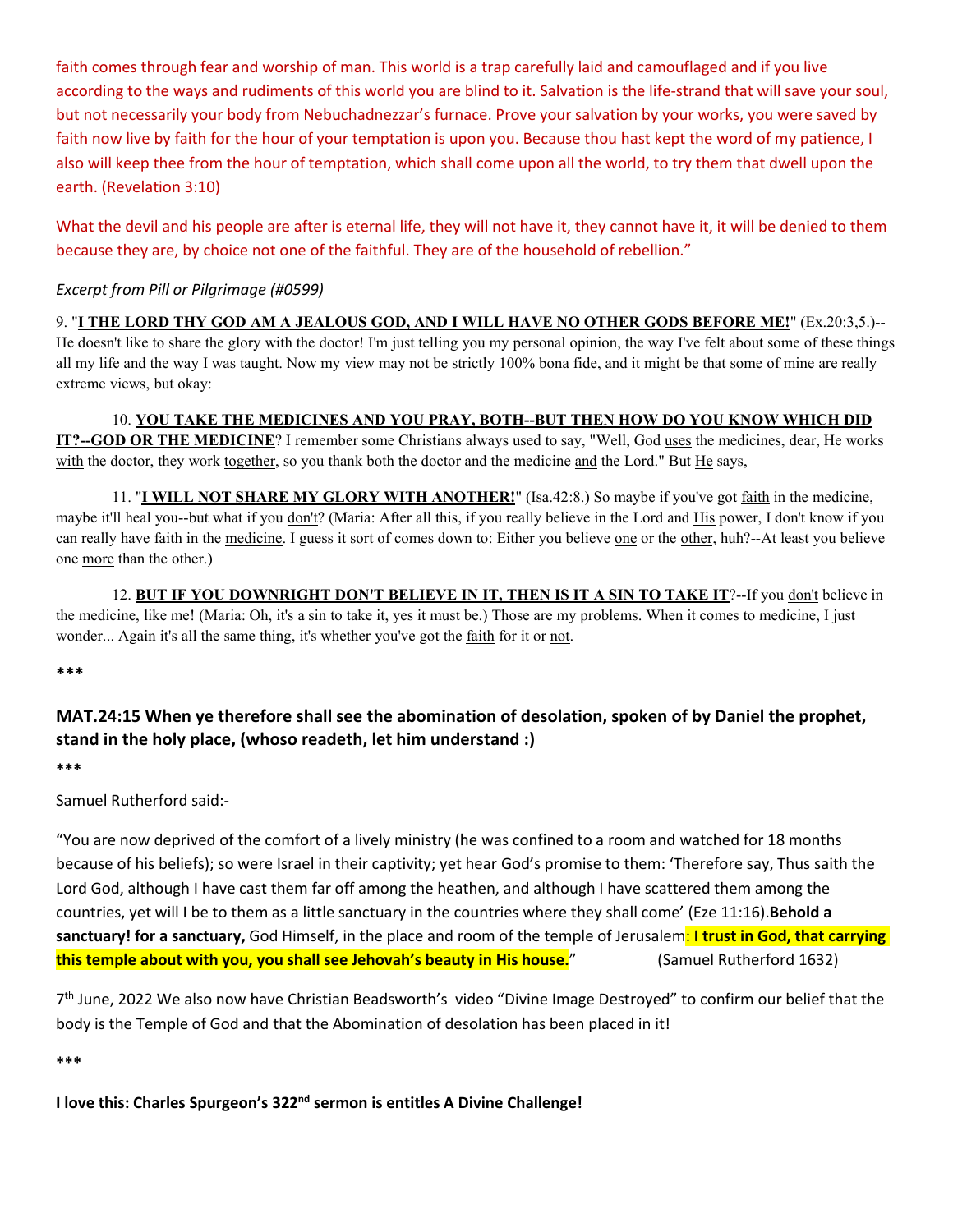# "A DIVINE CHALLENGE!" NO. 322 A SERMON DELIVERED ON SABBATH EVENING, APRIL 22, 1860, BY THE REV. C. H. **SPURGEON**

#### **Here's the opening paragraph:-**

#### **"Thus says the Lord, let My people go, that they may serve Me." Exodus 8:1.**

ON two or three former occasions I have endeavored to insist upon the fact that God always puts a distinction between Israel and Egypt. He constantly speaks of the Israelites as "My people"—of the Egyptians, he speaks to Pharaoh as being "your people." There is a continual and eternal distinction observed in the Word of God between the chosen seed of promise, and the world—the children of the wicked one. The great objective of God's interference with Egypt was not the blessing of Egypt at large, but the gathering out of His Israel from the midst of the Egyptians. Beloved, I have the conviction that this is just what God is doing with the world now. Perhaps, for many a year to come, God will gather out His elect from the nations of the earth as He gathered His Israel from the midst of the Egyptians. You and I may not live to see that universal reign, of which we so joyously sang this morning; but the wheat will be gathered into the garner, sheaf by sheaf, if not ear by ear. The tares will be left to ripen here, perhaps, until the great and terrible day the Lord comes. At any rate, looking at the signs of the times, we do not see any considerable progress made in the evangelization of the world. Egypt is still Egypt—the world is still the world—and as worldly as it ever was, and God's purpose seems to be, through the ministry which He now exercises, to bring His chosen ones out. In fact, the Word which Jehovah is now speaking to the entire world with the solemn authority of an imperial mandate is this—"Thus says the Lord, let My people go, that they may serve Me."

\*\*\*

Here is another article that was posted on The People of the Keys on this same subject. It is a prophecy received by someone called Julie Whedbee, a Christian who has the gift of prophecy and puts it up on her **site.**

**I will put excerpts:-**

# **"Behold I Come"**

Revelation 22:12 Behold, I come quickly; and my reward is with me, to give every man according as his work **shall be.**

#### **PROPHECY RECEIVED BY JULIE WHEDBEE**

#### **Wednesday, December 14, 2016**

You live in a time like no other. It is the darkest of times, but it will also be the most glorious of times, as the **remnant church, My Body, is awakening to her full potential. The mysteries and secrets ofMy Kingdom are being revealed like never before, and that which was previously hidden and veiled is being understood. I have purposed it to be so for this generation.**

The midnight hour is come and you have a responsibility to know and understand the times you are in. I have poured out My Spirit as never before, and you have My Holy Word to counsel and guide you. It is for you to rise higher and shine brighter with My glory as the world plunges deeper into chaos. My people perish for lack of knowledge, so do not be as one who does not seek to understand your position and the **importance of walking in righteousness.**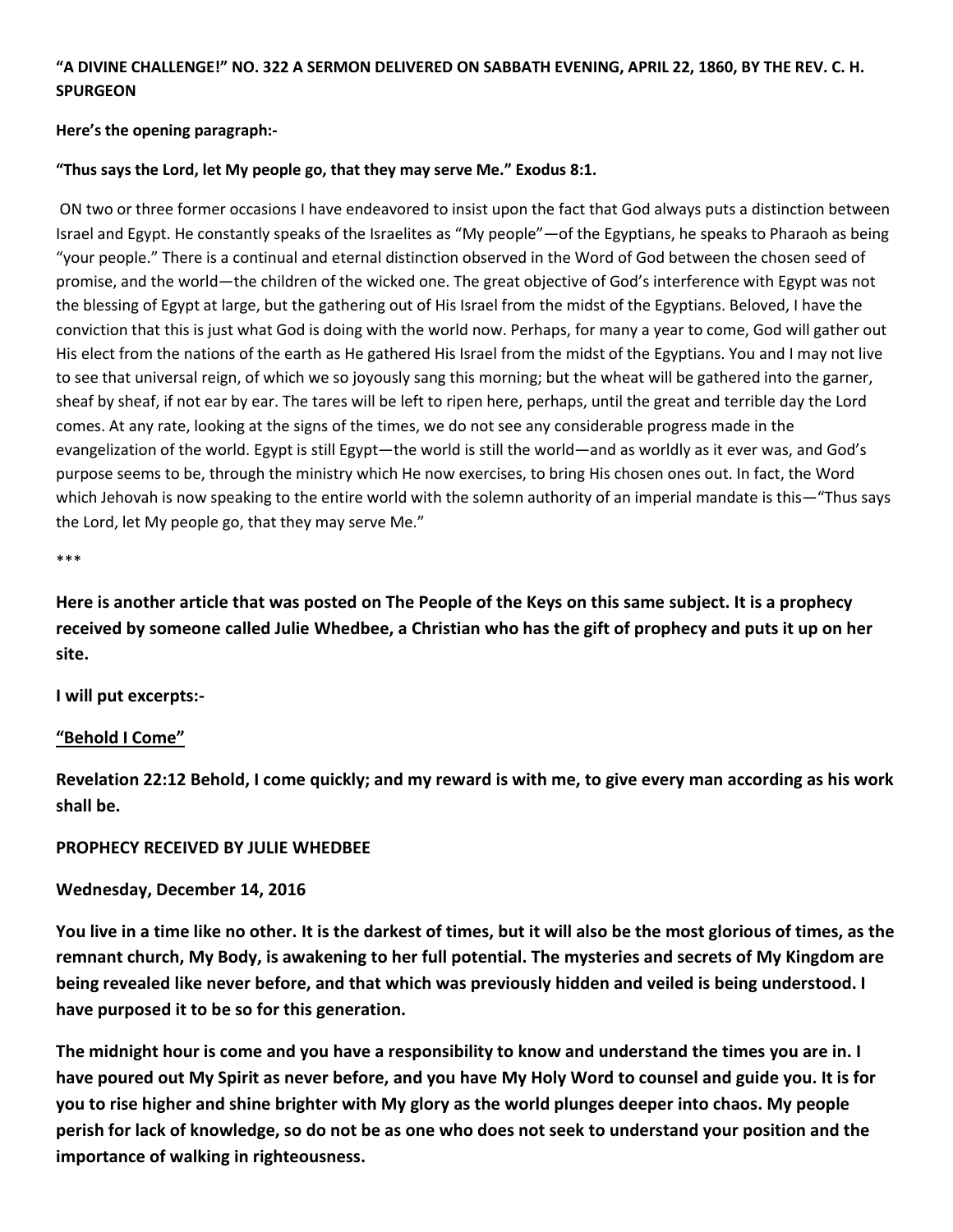I have warned of great deception and My people, it is here. You will not be able to stand on any other foundation except for Me to ensure your survival. I do not speak of your physical safety as much as I speak of your eternal resting place. Without My truth and My laws written on your hearts, you will be swept away by this deception and perish. Take these My words very seriously children, as the powers of darkness have a very sinister plan. They have gone to great depths to ensure this plan comes to fruition, and many, many of My lukewarm ones will fall away and be lost. I have called upon you, yes you, and all who have ears to hear what My Spirit is saying in this late hour, to listen to My wise counsel and warn the others. To whom much **is given,much is required.**

It is becoming increasingly more difficult to distinguish truth from lies, light from dark, good from evil, but I **tell you there is ONE WAY, ONE ANSWER.**

I have every answer and I hold all the keys. I am the Way, the Truth and the Life. No one comes to the Father or enters My Kingdom, except through Me. I am the Ladder and I am the Door. I am the Shepherd, **and My sheep know My voice and they follow Me.**

**FOLLOW ME..and only Me. Do notlisten to the voice of another.**

**heath c plant c plant evil planned against you,** as the enemy has manipulated all creation. There are plans to recreate life, to alter My design, many of which are already being implemented. Satan has always wished to be God and Creator. Do you remember when I spoke to you about your DNA? It is My blueprint or code that is your DNA and makes you to be fashioned in My image, originally before the fall, a pure and untainted **bloodline. By devising ways to manipulate this DNA, the enemy is in the process of creating hisown** kingdom with his own race of beings. Some have and will give allegiance freely, but many others he will coerce into this allegiance by manipulation and deception. Does My Word not tell you, as in the days of Noah, so shall also the coming of the Son of Man be? To know the beginning is to know the end. There is nothing new under the sun. Study what has occurred when the Fallen angels came unto the daughters of men, and you will understand what is unfolding before your very eyes. This beast system is spoken about in My Word in the end as iron mixing with clay-- that which is My creation with that which is not. I have much **wisdom to share with those who seek this from Me. Ask of Me and itshall be given unto you.**

It is imperative that you understand what happened then, so you know that this battle is spiritual and there is only one answer to overcoming and being saved. Any alteration to your DNA, to the very essence of who you are within your blood is an abomination to Me and is the mixing of Satan's seed with My Holy creation.<br>Man is taking it upon himself under the direction of your adversary to alter man's very existence, to add to or take away that which I alone have created. Woe to those who tamper with My creation as I alone am Creator. There is no God beside Me! These horrors are being done and will be done to a greater degree in the very near future and are being called advancement and breakthrough technology.<br>Understand what I am saying to you. This has begun the mark of the beast that My Word speaks about. This

system has been created to keep you from aging, to heal you, to remove 'imperfections,' to track you medically, to birth children without defects, and this is a disguise for the real motive behind this technology. It's very purpose is for control and manipulation, an extremely wicked means to cause you to accept this advancement readily, only to be used against you in the most vile and horrific way. This 'science' once taken into the body, this mark whether it be in the hand or in the forehead, whether it be a chip or a code,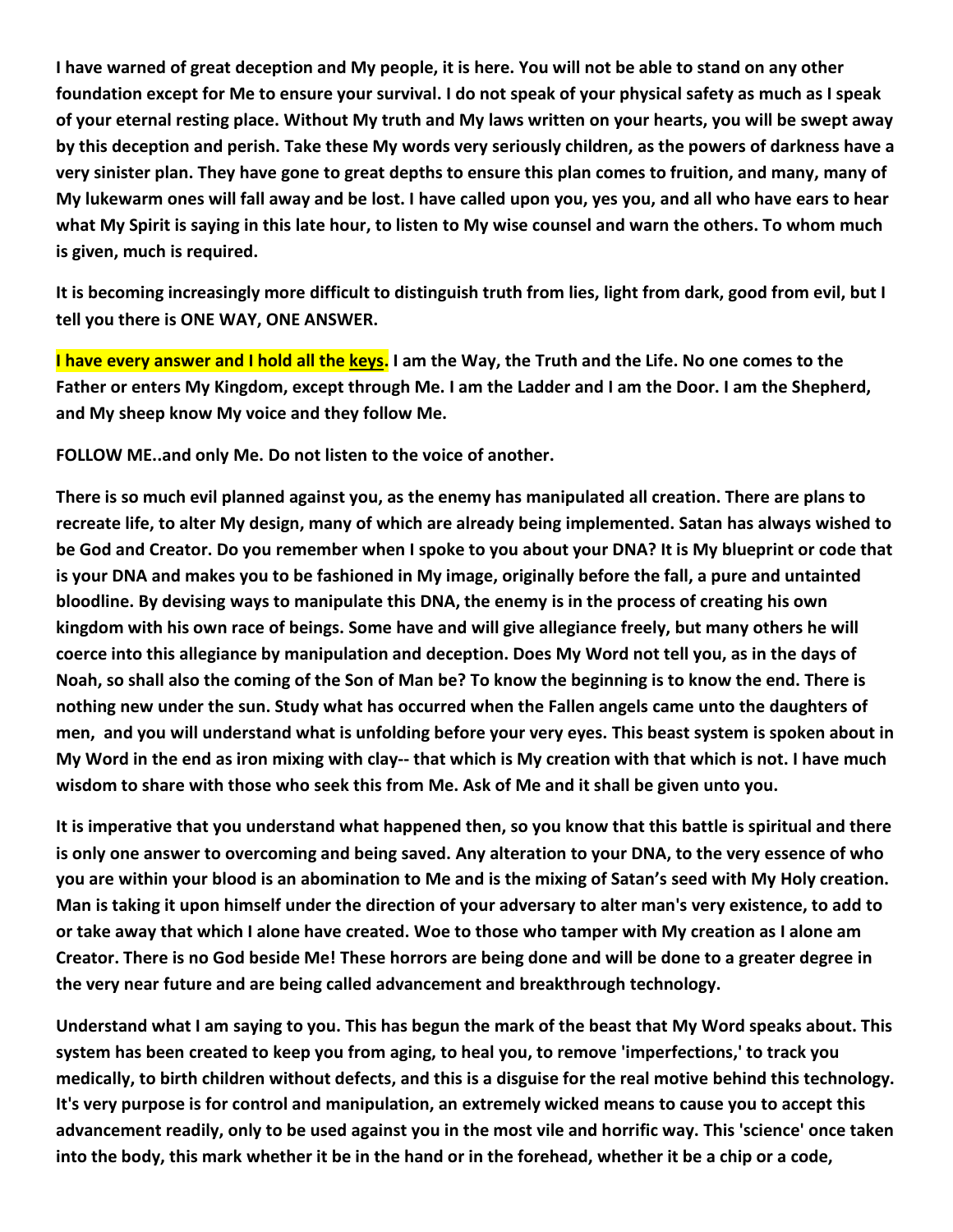whatever way it is now and will be presented to you, will forever change you and destroy the covenant that I have created with My created people. You will lose your eternal soul if you accept this 'mark', this **technology within your bodies.**

Sooner than most people believe, you will all be faced with the most extreme and difficult decisions of your entire lives. For many, your physical survival will depend on these choices. You will soon be told you cannot work, receive medical care, buy or sell without this new technology. But as I have told you, worry not for these your physical bodies, for it is your soul for eternity and its place of dwelling that should concern you **most.**

The beast system arises and your freedoms will be taken from you. You must trust and believe in Me, that I **alone am your Source and the solid Rock foundation on which you can stand. Pray fervently for the** increased measure of faith that is promised you. You must not give allegiance in any way to this antimessiah system. Know in your heart where you stand now, as when that moment arrives and the suddenlies are here, it will be too late to think about it. Many empty promises will be made following the chaos, as **I have already told you the judgments are upon you.The desperation and suffering experienced will cause** many to turn to anyone or anything for instant physical relief. When they are not grounded in truth, they **will, in their weakness, choose so very poorly. (End of excerpts of prophecy)**

**\*\*\***

**REV.3:22 He that hath an ear, let him hear what the Spirit saith unto the churches.**

REV.22:3 And there shall be no more curse: but the throne of God and of the Lamb shall be in it; and his **servants shall serve him:**

# **\*\*\***

**I looked up Lamentations 3:22 next. Sounds like our journey since the first Reboot in 2010 and our** repentance and coming back to our calling in 2016. I pray it continues to follow the numbers and His **salvation will come in 2025/2026.**

# **From the Reboot 2010 going. From Haatso to Pram Pram**

**LAM.3:10** He was unto me as a bear lying in wait, and as a lion in secret places. **(He has chased us like the lion in Apples ofGold Pt.1)**

**LAM.3:11** He hath turned aside my ways, and pulled me in pieces: he hath made me desolate .

**LAM.3:12** He hath bent his bow, and set me as a mark for the arrow.

LAM.3:13 He hath caused the arrows of his quiver to enter into my reins.

**LAM.3:14** I was a derision to all my people; and their song all the day.

**LAM.3:15** He hath filled me with bitterness, he hath made me drunken with wormwood.

# **(These were our backslidden years in the 'Pit', ending with senseless drinking and the bitterness of a senseless existence in the World. LHU)**

**Next…Our Awakening. Pram Pram to Nkwanta. Time for raising the bones, from 2016**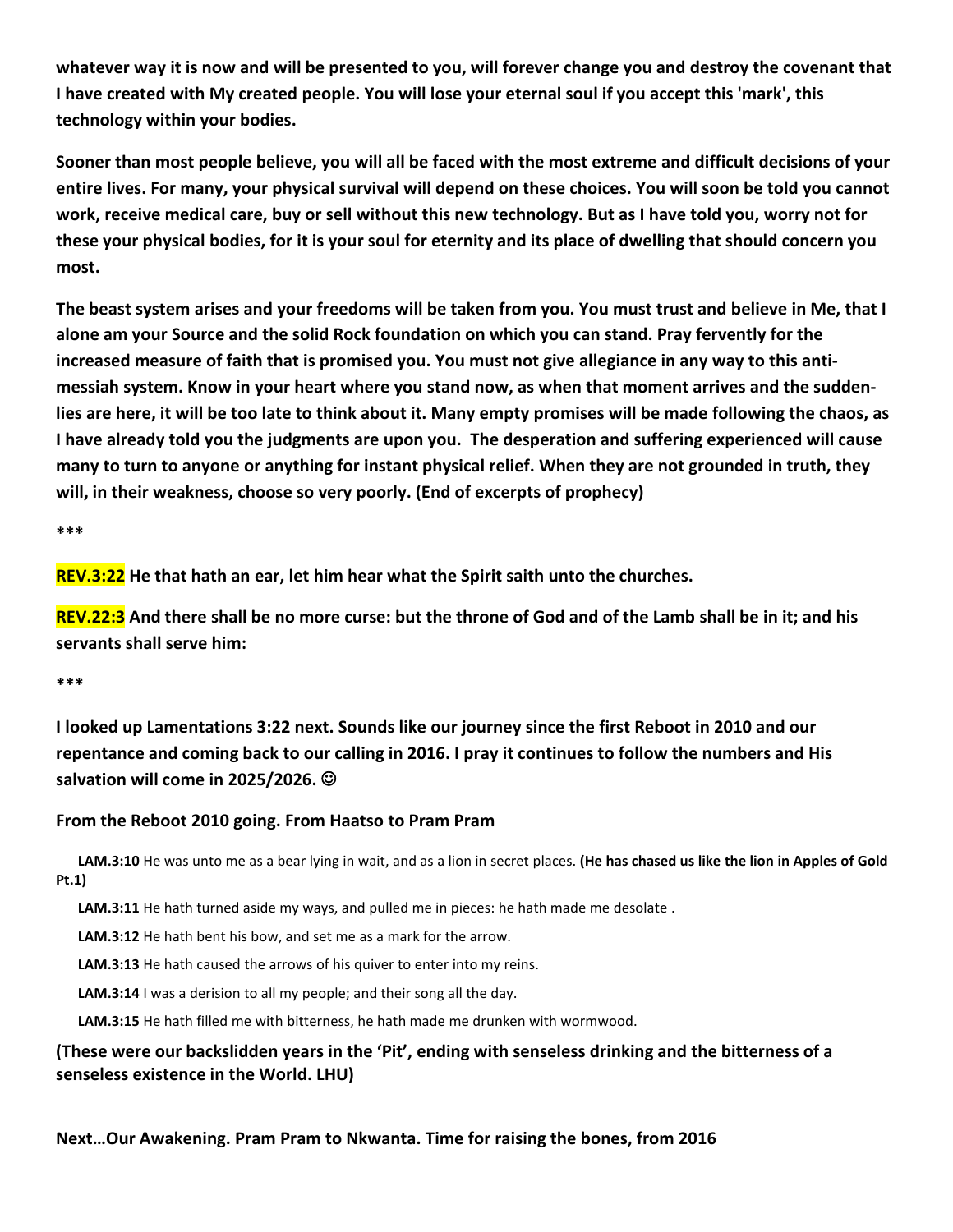**LAM.3:16** He hath also broken my teeth with gravel stones, he hath covered me with ashes.

LAM.3:17 And thou hast removed my soul far off from peace: I forgat prosperity.

**LAM.3:18** And I said, My strength and my hope is perished from the LORD:

**LAM.3:19** Remembering mine affliction and my misery, the wormwood and the gall.

**LAM.3:20** My soul hath them still in remembrance, and is humbled in me.

**(the way forward was through trials and testing , purging and readying us for what was ahead)**

**LAM.3:21** This I recall to my mind, therefore have I hope.

**(The Lord gave us many promises and told us something would happen by the end of 2021)**

**LAM.3:22** It is of the LORD's mercies that we are not consumed, because his compassions fail not.

**LAM.3:23** They are new every morning: great is thy faithfulness.

**LAM.3:24** The LORD is my portion, saith my soul; **therefore will I hope in him.**

**LAM.3:25** The LORD is good **unto them that wait for him**,**to the soul that seeketh him**.

**LAM.3:26** It is good that a man should both hope and **quietly wait for the salvation of the LORD.**

**(Could these be the years ofGreat Tribulation?)**

\*\*\*

ACT.3:22 For Moses truly said unto the fathers, A prophet shall the Lord your God raise up unto you of your brethren, **like unto me; him shall ye hear in all things whatsoever he shall say unto you.**

(:o WOW! That's our dear Dad. He is right in there in this fight, leading us through this time of the End. What a **rebuttal! The best!!)**

**36. IT'S SO RIDICULOUS TO THINK THE HOUSE OF BAALZEBUB CAN FIGHT THE HOUSE OF DAVID!--That the** Lord of the Flies can flight the Lord of the Living! The flies only eat the dead, the dung, and the dying, and are killed by the Living! I love to fight for the Cause of David and the Name of Jesus! Be strong in the Lord **and the power of His Might! HALLELUJAH! (Exorcism [#0303])**

1JN.3:22 And whatsoever we ask, we receive of him, because we keep his commandments, and do those things that **are pleasing in his sight.**

**\*\*\***

# **PART TWO 3 22**

**Numbers 3:22** Those that were numbered of them, according to the number of all the males, from a month old and upward, even those that were numbered of them were seven thousand and five hundred.

The Gershonites were in charge of the tabernacle and the tent, the covering thereof, and the hanging of the door **(the veil)** of the tabernacle of the congregation.

Gershon: from the Hebrew may mean"exile", but is usually interpreted as"**sojourner**", from Hebrew ger sham meaning "**a stranger there**"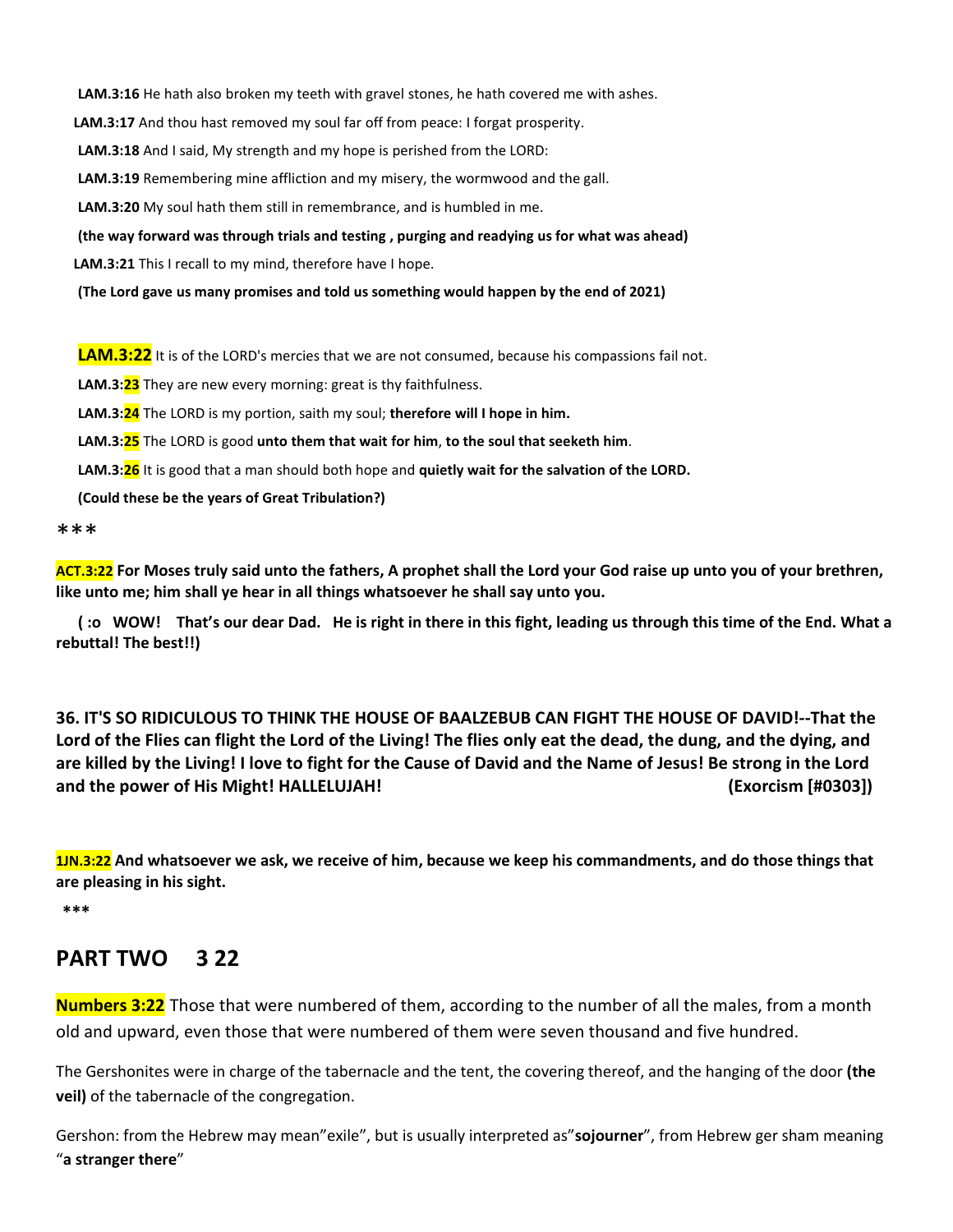(**NOTES**: We are like Gershonites, with our gift of prophecy, going beyond the veil, through the door, and into the fifth dimension, the Spirit world, into His Presence. He revealeth his secrets unto his servants, the prophets. And definitely pilgrims and strangers!)

QUOTE: This power has been afforded you through the keys. Now begins the work of honing that power, developing that link and connection with Me whereby all things--even the veil to the spiritual world--can be **lifted and revealed to you in order to set the captives free. (3365:60-61)**

The single greatest personal benefit in loving Me intimately is the thinning of the spiritual veil between us.

**Because you love Me intimately, the spiritual veil between us becomes thinner and thinner as you fall deeper and deeper in love with Me and become more and more accustomed to My way ofthinking and acting.**

The thinner the veil gets, the nearer you draw to My presence. The more you are in My presence, the more **power you have.** (Art of War, The, Part 3 [#3558:125,126])

I know it's not easy to leave some of the pleasures of this life behind to dwell in this rather barren land. I know what a sacrifice it is for you physically. I know that it's also a sacrifice spiritually to be in this land, continually surrounded by such darkness and hopelessness. But God is going to bless you for it, and you can **take pride in the fact that you're in His elite corps, His top-flight unit, His missionaries! You're different! You're different from everybody else. You have different values. You have a different lifestyle. You have different faith. And believe me; you've got something that everybody wants--real love.** You know where you're going, and you've got hope. That really sets you apart in that land where there's such a famine for the Word of God, such a famine for real spiritual input. (Be a Missionary ML#3135:119,120)

**\*\*\***

# **When Worldly Pursuits block your Vision of your Spiritual Inheritance**

**Numbers 32:2** The children of Gad and the children of Reuben came and spake unto Moses, and to Eleazar the priest, and unto the princes of the congregation, saying,

Here you have two and one half of the tribes of the children of Israel on the wilderness side of the Jordan who had many cattle and they wanted to remain there in Gilead and not go over Jordan into the Promised Land. So they went to Moses, and Moses as you know, has been preaching about Canaan for 40 years. These three tribes come to him and say 'Look, we know that God's inheritance for us is on the other side of the Jordan but we don't actually want that. What we want is what we see here, this land is really good for our earthly business, which is grazing stock. We don't want what God has got for us on the other side of the Jordan; we want this area that we see here. So what you have here is a separation that is happening within the nation. You have one group of people that are interested in God's blessing towards them and God's inheritance and another group of believers that **are really only interested in their earthly lot.** It's amazing to think that after hearing about the land flowing with milk and honey for 40 years and all of the good things that God had stored up for them within the land of Canaan, **that they would settle for something less.** Yet, when they saw this land on the wrong side of Jordan and because of the fact that they had truckloads of livestock, they were dominated by this thought, *and gave away whatGod had in store for them.*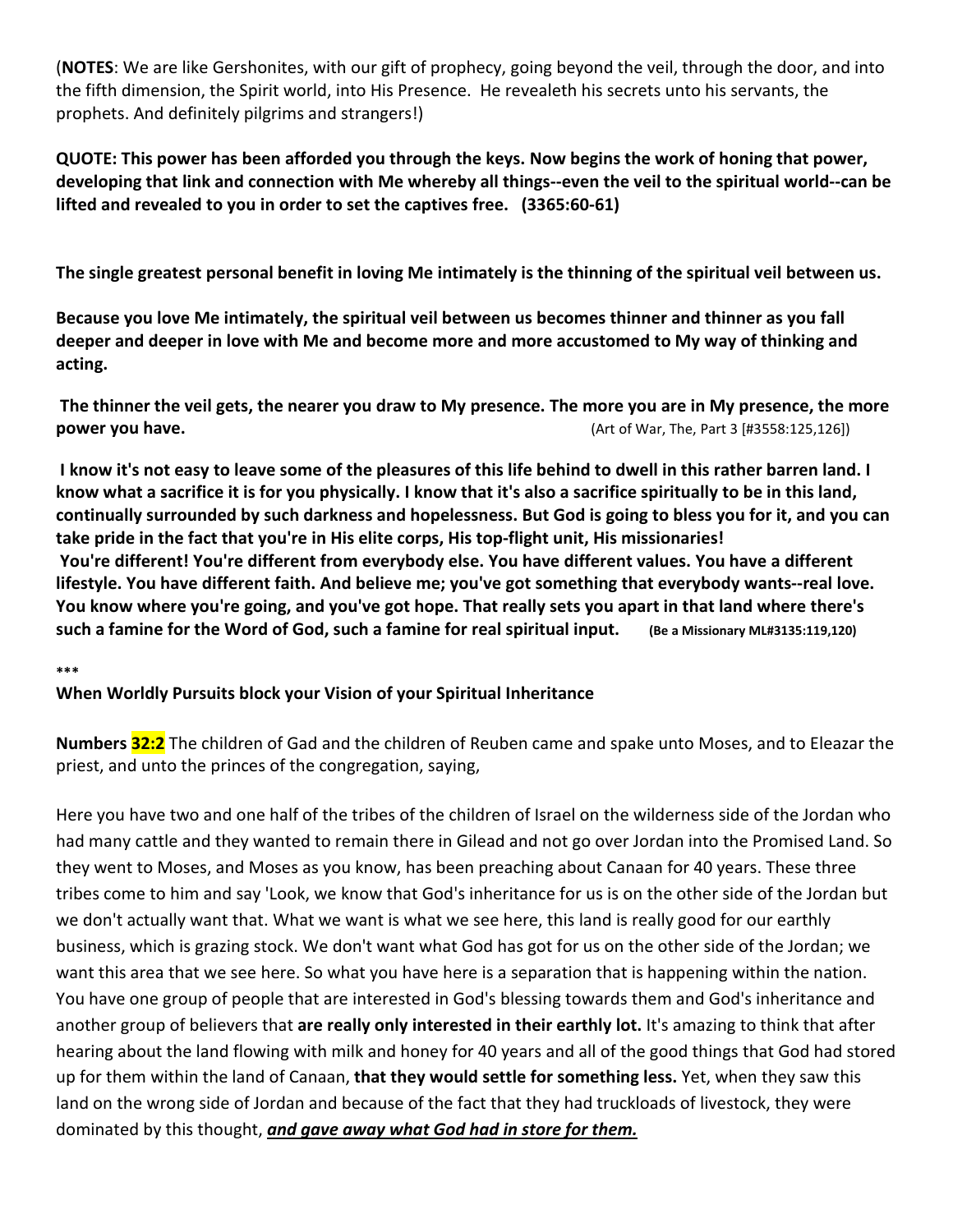Remember another separation between Abram and Lot. When Abram went down into Egypt everything he brought out of Egypt caused him trouble and Lot came up with him. (Genesis 13:5-13)

So here you have the same sort of scenario of two Old Testament believers; and Lot was a believer. He is actually even called righteous in the New Testament. There is trouble between Abram and Lot over grazing pastures for their animals. Abram told Lot to choose which part of the land would be his... so how did Lot choose? It says here 'that he lifted his eyes and saw the plain that it was well watered'. He chose the best of the land that he could see for what he needed and it says that he pitched his tent even as far as Sodom. So the warning that you have here is that he didn't know what he was doing, he thought he was choosing the best, but it came at a cost. He didn't know the cost that would come to bear upon him and his family. He chose (as did the two and one half tribes) what he considered would be the best for his livestock. He pitched his tent as far as Sodom. Every step he takes is another compromise until he becomes an elder sitting in the gate of Sodom itself.

**[**[Note: Let us be as Abraham, calling on the Keysof obedience and choosing Hisway, even when we don't understand, but trust that if we follow Jesus and do as He asks of us, that He will come through and find an alternative lamb for the sacrifice, once we have given all to please Him. He will make a way, where there was no way, as we stand our ground and refuse the Mark of the Beast]

**GEN.22:3** And Abraham rose up early in the morning, and saddled his ass, and took two ofhis young men with him, and Isaac his son, and clave the wood for the burnt offering, and rose up, and went unto the place of which God had told him.**]**

What I am trying to do is draw an illustration between what Lot did when he chose the best of the land and the bearing it had on what would happen to him later on. It was the same as with the two and a half tribes, they picked what they thought was the best for them, but again there this had consequences for them later on.

Joshua 22:1-10 tells of how Joshua summons them , the Gadites , the Reubinites and the half-tribe of Manasseh and tells them their job is done and they can go home. On the way, before they cross the Jordan, they build a huge altar.

On their way back, they are confronted with the thought that perhaps, in future generations we will not be recognized as part of the nation of Israel; so they decide to build an altar on the banks of the Jordan. So they want to be separate and live on the other side of the river, but they also want to be recognized. In Christendom as a whole, there are lots of splinter groups and people that are committed to the cause but they want to do their own thing or be separate... yet they still want to be recognized. And this altar that they build is a really great and impressive altar. It nearly causes civil war in the nation, because the only place of worship for Israel was in Shiloh. You cannot have another altar. You cannot have another place where burnt offerings and worshipping the Lord takes place; so all of the other tribes are going to go down there to wipe them out because the two and one half tribes are now looking out for themselves and not for the nation as a whole. This is the first result of independence.

**Joshua 22:17** Was not the sin of Peor enough for us? Up to this very day we have not cleansed ourselves from that sin, even though a plague fell on the community of the LORD!

The second thing that it brings out is the iniquity of Peor. They are worried that the Lord is going to come and judge the nation. Will He judge the nation for independence? Will these two and a half tribes cause God's anger to come upon them just as in the day of Peor. The day of Peor was when Balaam couldn't curse the nation because they were blessed. But how did he actually corrupt the nation of Israel? **He got the nation to intermarry with the women of Moab. (Numbers 22:3 … amazing! The reverse of Numbers32:2)** the enemy meant it to be bad and wipe out the Israelites but God has the last word and Ruth a Moabitess is the Royal grandmother.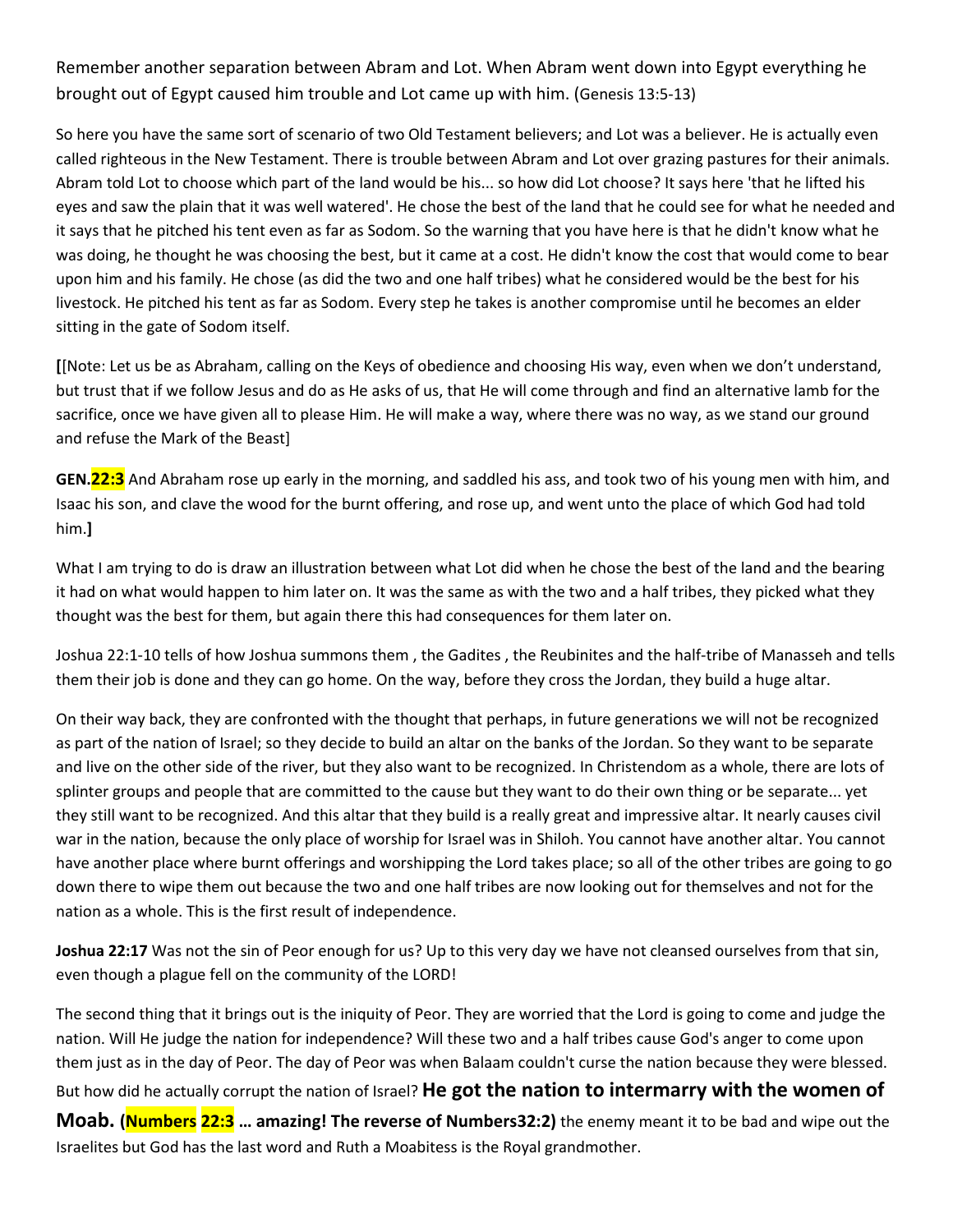And then they ended up worshipping at the altars of Baal; this caused the wrath of God to come upon Israel.

Joshua 22:21-25 (They have gone back to the System, but they will always be Children of David)

So the outcome of all of this is that finally Joshua and the people come to the conclusion that the two and one half tribes are not trying to set up an altar by which blood could be sacrificed; it was just an altar that they could be recognized by it was an altar of witness and nothing else. However, when you think about it, if they hadn't wanted to be separate in the first place, none of this would have come about. If they hadn't built another altar none of this would have come about. But their heart was back on the other side of the Jordan and it caused a separation in the body.

#### The final harvest of worldliness

So what happens to the two and a half tribes? 1st Chronicles chapter 5, from verse 18 down says that they have got lots of men and they are really strong. In verse 21 they have got lots of goods. They increase their lands yet when you get down to verse 25 it says

1 Chronicles 5:25-26 But they were unfaithful to the God of their fathers and prostituted themselves to the gods of the peoples of the land, whom God had destroyed before them. (26) So the God of Israel stirred up the spirit of Pul king of Assyria (that is, Tiglath-Pileser king of Assyria), who took the Reubenites, the Gadites and the half-tribe of Manasseh into exile. He took them to Halah, Habor, Hara and the river of Gozan, where they are to this day.

Out of all the nation of Israel the first ones to go astray were these two and a half tribes. They were the first ones to go after other gods and commit harlotry and they were the first ones that were actually taken captive away into Assyria. So, yes, they wanted to be separate. Yes, they wanted their earthly lot. It was really good for their cattle and everything else but like everything and like Lot, everything comes at a cost. If an earthly lot is what you are after, sure you can go and do that, but there will be a cost. That is what I believe these two and a half tribes in scripture are there for. I believe they are actually there as a warning to us.

#### One final related warning from the New Testament

When you get to the New Testament, do you know where you find remnants of these tribes? Jesus goes across the land of Galilee and He crosses into the land of the Gadarenes who are the descendants of Gad; present day Jordan. And what do the Gadarenes do? They are pig farmers, so they are still in the livestock business. Pigs, for the Jews, were unclean, so they are in an unclean business. Jesus arrives on their doorstep and is confronted by the man with the legion of demons that no one can bind. He sends the legion, which means many, out of the man and they go in to 2000 pigs and run down the hillside into the water and are drowned. When news of this gets back to the city of the remnants of Gad, what is their response? They entreat Jesus to depart from their region. They actually cannot receive the Messiah Jesus. Their livestock has been destroyed, and this iswhat they are living for. It is interesting that those pigs actually ran down into the sea, apparently to get away from the presence of Jesus. The Messiah comes into the land, but the people are not able to receive Him because their earthly lot has been destroyed. This is the same for the two and half tribes.

#### **(Jesus plusnothing.com)**

Seek ye first the Kingdom of God, and His righteousness and all these other things shall be added unto you. (Matthew 6:33)

**\*\*\***

Look at **Matthew 22:3 (:0** also the reverse of 322) through to verse 14.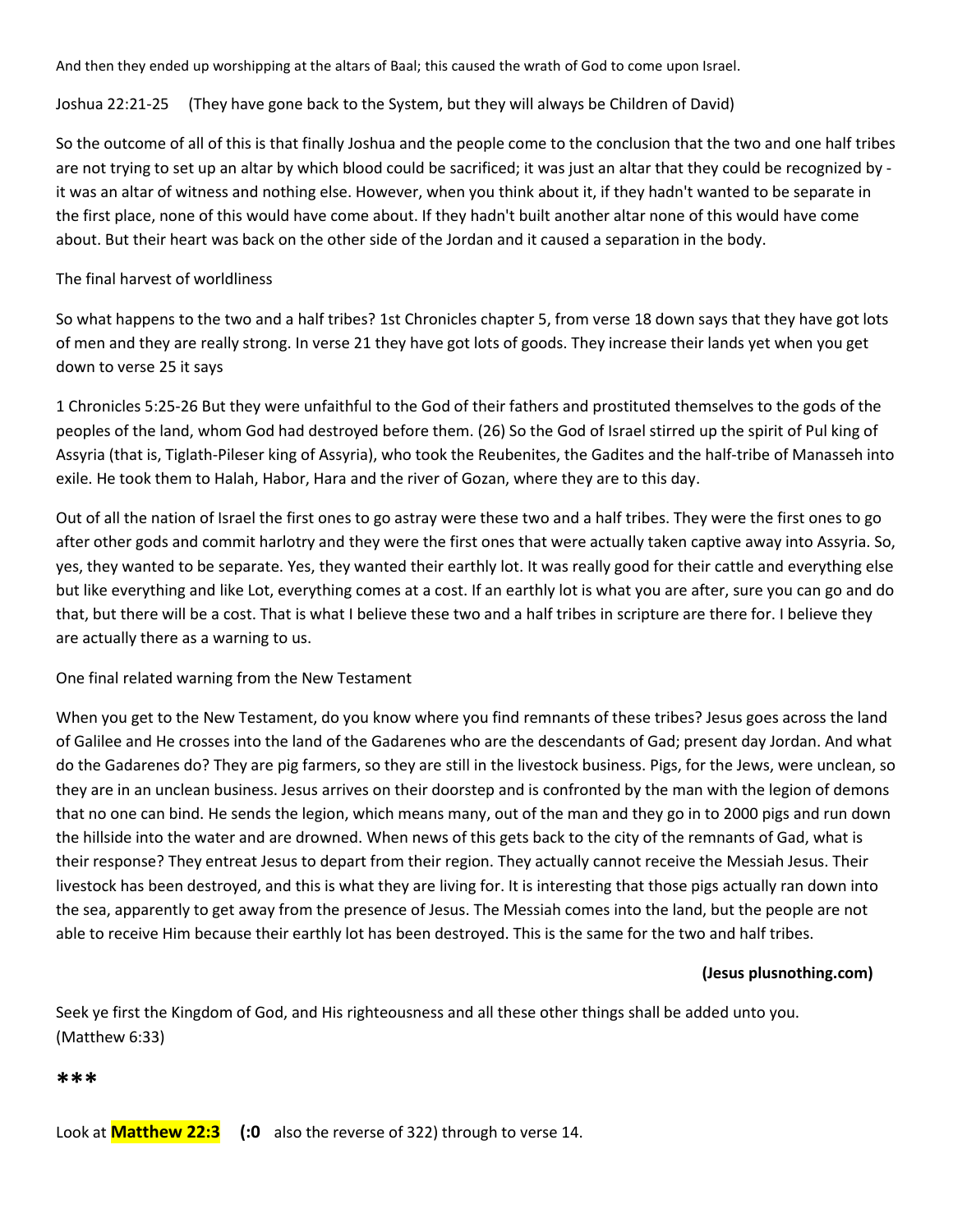**MAT.22:2** The kingdom of heaven is like unto a certain king, which made a marriage for his son,

**MAT.22:3** And sent forth his servants to call them that were bidden to the wedding: and they would not come.

**MAT.22:4** Again, he sent forth other servants, saying, Tell them which are bidden, Behold, I have prepared my dinner: my oxen and my fatlings are killed, and all things are ready: come unto the marriage.

**MAT.22:5** But they made light of it, and went their ways, one to his farm, another to his merchandise:

**MAT.22:6** And the remnant took his servants, and entreated them spitefully, and slew them.

**MAT.22:7** But when the king heard thereof, he was wroth: and he sent forth his armies, and destroyed those murderers, and burned up their city.

**MAT.22:8** Then saith he to his servants, The wedding is ready, but they which were bidden were not worthy.

**MAT.22:9** Go ye therefore into the highways, and as many as ye shall find, bid to the marriage.

**MAT.22:10** So those servants went out into the highways, and gathered together all as many asthey found, both bad and good: and the wedding was furnished with guests.

**MAT.22:11** And when the king came in to see the guests, he saw there a man which had not on a wedding garment:

**MAT.22:12** And he saith unto him, Friend, **how camest thou in hither not having a wedding garment?** And he was speechless.

**MAT.22:13** Then said the king to the servants, Bind him hand and foot, and take him away, and cast him into outer darkness, there shall be weeping and gnashing of teeth.

#### **MAT.22:14 For many are called, but few are chosen.**

**(Personal prophecy :)** The devil is a contemptible usurper and he thinks he can flaunt and thumb his nose at Me, Lord and King, but he will come crashing down. He may think he's pretty high and mighty right now and that he can get around amongst My children, as a wolf in sheep's clothing, but he will be in for a surprise. His time will come for a mighty fall and we, you and Me, My brides will enjoy ourselves, at our Wedding feast. Hallelujah. (End of message from Jesus)

**(Personal Prophecy :) My loves let this be a warning to you, as well. Yes, it could mean that the enemy is** contemptible and there is no standing having him in our midst, but check yourown heart. Are you ready for the coming of our darling Husband? Are you ready for the Marriage feast? Have you done all you could with what has been given you? Are you obeying? Will you be able to look our Love straight in the eye? Are your lamps full? Will He be able to recognize you? By the light in your eyes, the love shining from your face, by your scanty negligée, enticing Him, readying Him for the Royal Wedding bedchamber, wooing Him… in your wedding garments, sexy brides of Jesus!(End of prophecy)

\*\*\*

This persistence he retained though he probably knew the fate of those who had refused to come. He knew that the king had sent forth his armies and destroyed those wicked men who had molested his messengers, and yet he dared to recline at his ease in the very teeth, and defying the terrible powerof the monarch. He made his brow as brass and hardened his heart as adamant, and forced his way into a position where his seditious spirit would be able to display itself conspicuously. He said within his soul, "I care nothing for this marriage. I will make sport of it; I will intrude myself into that feast and show my contempt. I will take the provisions, but the son shall have no honour from me, and the king shall not find me bend my will to his command." Thus he had the audacity to disport himself as a willful rebel at the feast of mercy. (Spurgeon)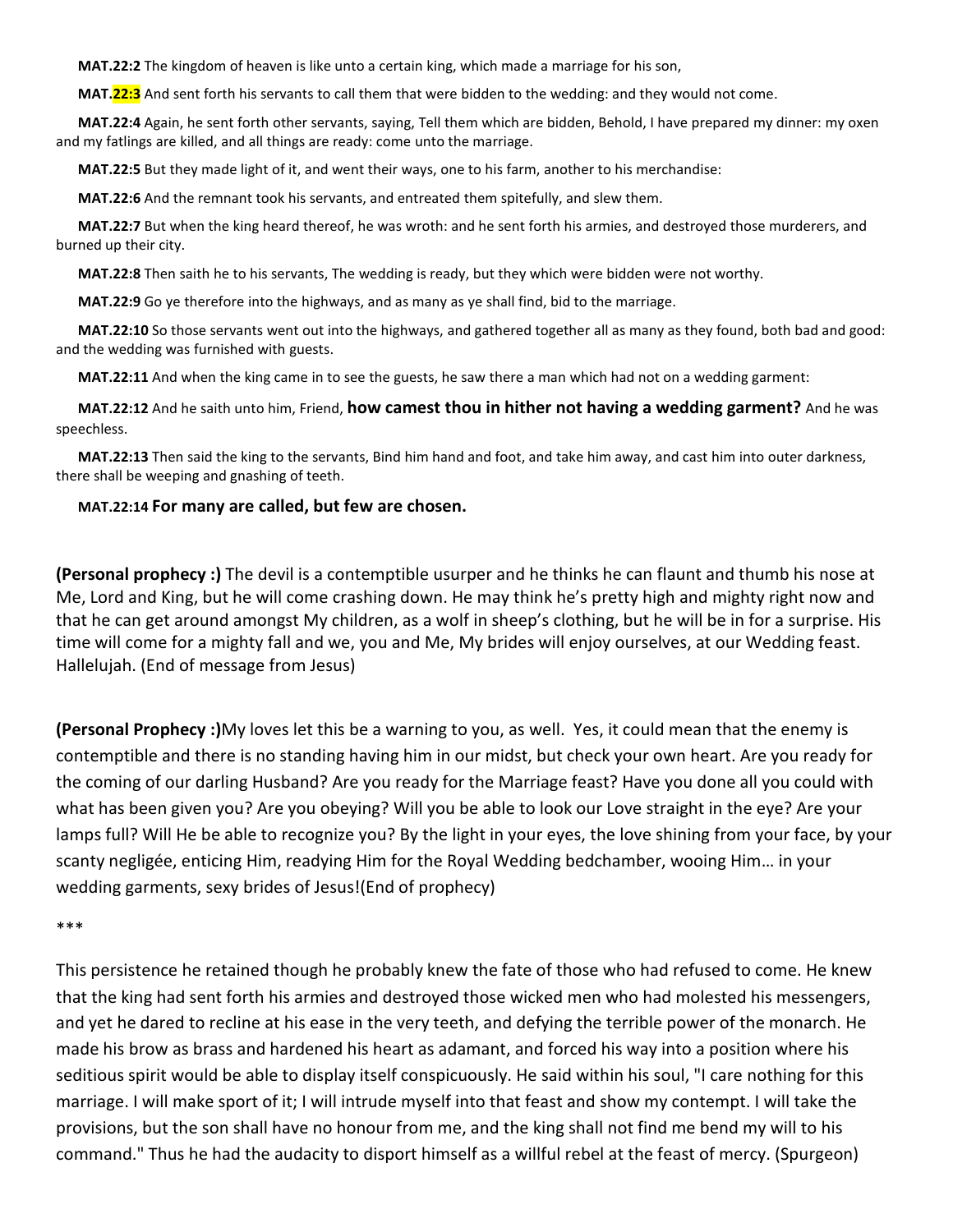**FJWL1:<sup>322</sup>** Fight to be freed from the **pollution of the Enemy!** It is not something that you must do in your own strength. You must simply look to My Word. Read it prayerfully and carefully. Continue to ask Me for the strength and the help that you need, and I will not fail you.

My Word is powerful and is able! I am able to do that which none other can do. I am able to restore you and to give you peace of mind. I am more than able. You must just continue to trust and hold on to Me. Do not analyze, do not worry, and do not fear. Just hold My hand, rest in My bosom, and I will sustain you.

Rest on My Word and it will keep you. Think on My Words and they will cleanse you from all fears and doubts and afflictions of the Enemy. Dig into My Word, old and new. Dig into the treasures and let not the Enemy rob you of the truth. Let him not steal your place in My Family, and let him not steal you from My arms. Let not the Enemy take away your connection with Me and rob you of the blessings, strength and **faith that only I can give.**

Your loved ones who have left their crown at this time and have strayed far from My side have not the peace of mind that they seek, nor freedom from their fears. They are not free from worry or regret. But I am able to give you the peace, comfort, strength, and freedom from fear, worry and doubt that you need. Only I am the source of peace, for I am peace, and I am love.

You must simply come to Me and rest completely upon My Spirit and upon My Words. I simply ask that you come, that you call upon Me, and let Me work within you. Let My Words work within you, and let My Words give you strength and faith.

For no one else can give faith--it is in My Word and My Word only.

In My Word lies everything. My Word is the source and can supply all of your needs.

\*\*\*

**FJWL2: 322**For there are many things ahead, many great places I wish to take you, but only those who are trusting and full of faith and willing to believe anything that I give can go. For this is a new faith trip and we are marching forth in faith; we must go, nothing wavering. For he that wavereth is like a wave of the sea, and My children must be steadfast and immovable in their faith for the days ahead. (ML #3029)

\*\*\*

# **ML # 2230 is "It's Crashing"**

50. BUT FRANKLY, I THINK THAT OUR MISSIONARIES WHO ARE IN THE POOR FIELDS OF THE THIRD WORLD, poor countries where most of the people are living on the land & the farms & at least have something to eat, are probably going to be better off, I'm sure better off, especially in the Lord's will as a missionary, than the people back in the rich countries of North America & Europe!

53. BUT THE LORD TAKES CARE OF HIS OWN, AMEN? He never fails & the Lord will always take care of us somehow. Of course, those who have saved up even a little bit of money, a little bit of gold or something, a little fund to tide'm over, are going to survive a little bit better than the people that didn't.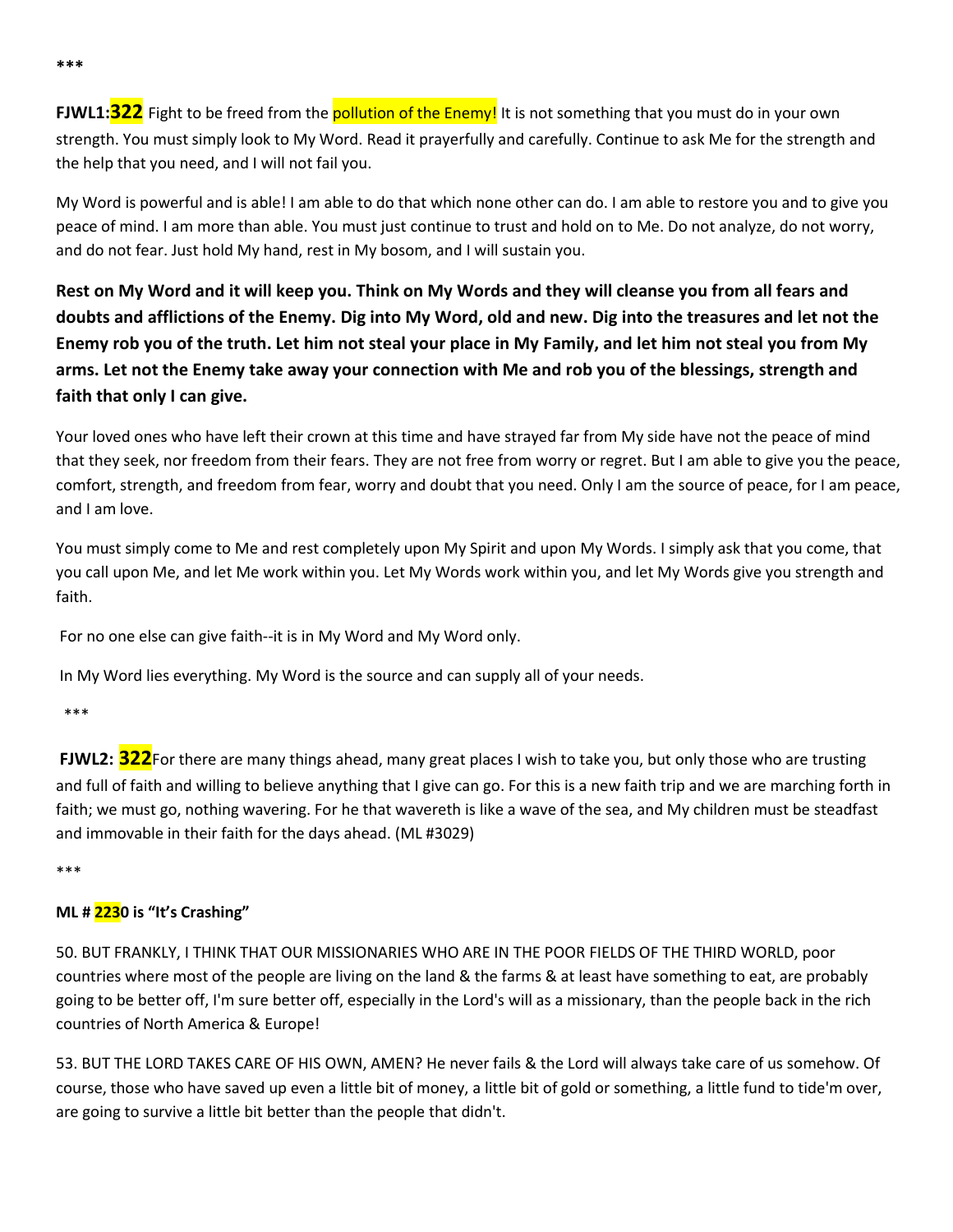54. WE DON'T HAVE ALL THE ANSWERS FOR ALL THOSE PROBLEMS OF THE FUTURE, & WE DON'T HAVE TO KNOW'M YET! "Fret not thyself for tomorrow, sufficient unto the day is the evil thereof!" (Mat.6:34). I'm just saying that if they have a little bit of reserve funds, they will be in a better position to survive for a few months of the worst or whatever it is until some kind of salvation comes along, even the Antichrist System. If they've done what we told them to do, they should be able to survive for awhile. When it comes to the point where they've got to walk out into the country to try to make friends with the farmers & get something to eat, I'm sure all thoselittle children will touch the hearts even of the farmers! PTL!

55. WE DON'T WANT TO WORRYOR NEED TO WORRYTOO MUCH ABOUT IT, BECAUSE WHEN THE TIME COMES THE LORD WILL SOLVE IT! But I think we should try to prepare as much as we can for what we know is coming. (Maria: Even if they have survival food, that will keep them going for a while.)--Right! But that's what we know is coming, because that's the way it has happened before & that's the way it's happening now!

**\*\*\***

# **ML #322 A Child's Story of Blobs**

1. WELL, PRAISE THE LORD! YOU CERTAINLY ARE MAKING PROGRESS NOW! It sounds like you're really cookin' and rollin', with or without gas, praise God! We're so thrilled to hear of the amazing progress you are already making with your decentralisation in obedience to God's persistent plan of breaking up the blobs and going into all the world to publish the good news to everybody. Thank You, Jesus!

2. AND THANK YOU ALL FOR BEING SO OBEDIENCE TO HIS WORDS! God bless you everyone!--And we know He will and does and has because you are following Him! Praise God!--And none too soon from all we can hear of the world situation as well as your local situations.

3. "HE THAT SCATTERETH ABROAD IT INCREASETH," AND THE SOONER WE SCATTER INTO SMALLER COLONIES IN MORE PLACES THE BETTER OFF WE'LL ALL BE! Praise the Lord! (Child's Story of Blobs!, A [#0322]) **\*\*\***

The rest is interesting but I think Genesis 3:22 is pretty amazing! Our Husband is soo wonderful and the Word has so many hidden secrets and treasures and revelations. It's so exciting how He speaks to us as we dig and dwell in His presence. I may be poking around in matters that are way above my head but maybe someone else can make something of it or not. But feeling close to Him this way is special and awesome as the savior of the world would deem to spend time with me, so whether it is anything or not, I pray it brings you into His study hall. I want to stay in His presence forever. Please come soon darling Jesus, we wait for **Your salvation. Lam.3:26 and pray it is then.**

**\*\*\***

# **I did a search on the Infostore on 3 22**

20. IF THERE'S ANYTHING SHE NEEDS, IT'S TO KNOW THAT IT'S NO CREDIT WITH GOD TO BE POPULAR WITH MAN! In fact, the Lord has a lot of things AGAINST men-pleasers & men-pleasing. (See Jn.12:42,43; Eph.6:5-**7; Col.3:22-24.)**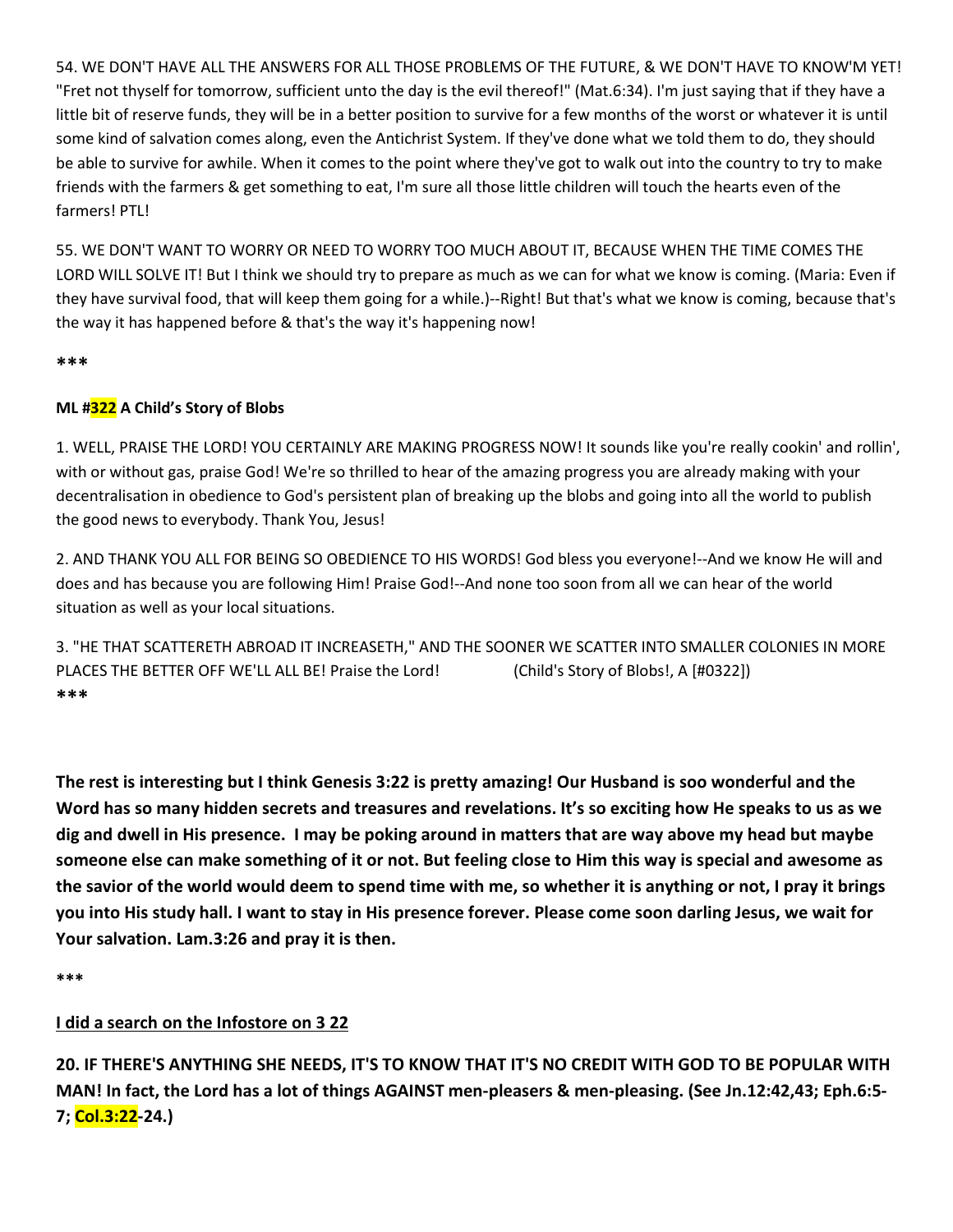**COL.3:22 Servants, obey in all things your masters according to the flesh; not with eyeservice, as menpleasers; but in singleness of heart, fearing God;**

# **COL.3:23 And whatsoever ye do, do it heartily, as to the Lord, and not unto men;**

COL.3:24 Knowing that of the Lord ye shall receive the reward of the inheritance: for ye serve the Lord **Christ. (To Be Unpopular with the World Is to Be Popular With God! [#2426])**

#### "Jesus Is Enough" ML

Paragraph #3. Sometimes, however, that hard-earned perspective is fairly short-lived. And it's often so costly reaching that point. It would be nice if we could carry that perspective through our lives much more consistently. ie. (2. There are times when, after something really big has happened in our lives, we've gone through a very difficult time, or had to forsake something very dear to us, we reach a point through yieldedness and submission to the Lord's will in our lives where we realize that Jesus is truly enough.--Where our lives are relatively uncomplicated because we're not so worried about things, or so intensely hoping for them to turn out a certain way; the place where we count everything else "but loss" (Phil.3:8), worthless in comparison to our relationship with Jesus and our desire to solely fulfill His will for our lives.)

Paragraph #22. I send breezes your way, I nudge you toward the tree, and I send little showers and little winds to help you come closer to Me. If your desire is truly to be wrapped around Me fully, having no other motivation or desire in your life except "I'd rather have Jesus than ANYTHING," then you would be a wise vine to take each breeze and let it push you onto the trunk. (Jesus Is Enough [#3611])

#### "Just say Yes to Jesus" ML

Paragraph #3. (Mama:) Thank You Lord! Do it, Lord!--Open our hearts, our ears, our eyes and our minds this evening, and help us to receive what You have for us. I was asking the Lord what we should sing tonight and I thought about the song, "I Surrender All." I said, "Well, Lord, I don't know if that's the right song. I'm going to ask Peter and see if he gets the same thing." So I asked him what he thought we should sing, and he said, "I was thinking about `I Surrender All."" So I said, "That must be what the Lord wants!" Tell them what you said then, Peter. (Peter: I said, "I think it's the song that we should sing every morning.") Yes, like we who were brought up in the States used to say the "Pledge of Allegiance to the Flag" every morning in school! Now we can all pledge our allegiance and our yieldedness to the Lord each day. Whether we sing "I Surrender All" or not, we should make a fresh commitment daily to do what He wants us to do and be what He wants us be. (Family sings "I Surrender All," and then praises the Lord!)

Paragraph #22. (Gary reads: "There are many beautiful days ahead, glorious days ahead that will thrill your souls and thrill the souls of your people and help your people to break forth into new realms and not be discouraged. There are wonderful, wonderful days ahead, and My people shall bear fruit. And the old and the tired and the discouraged, many of these shall break forth into new fruit and shall become new children again, little ones under My hand.")

(Just Say Yes to Jesus! [#2989])